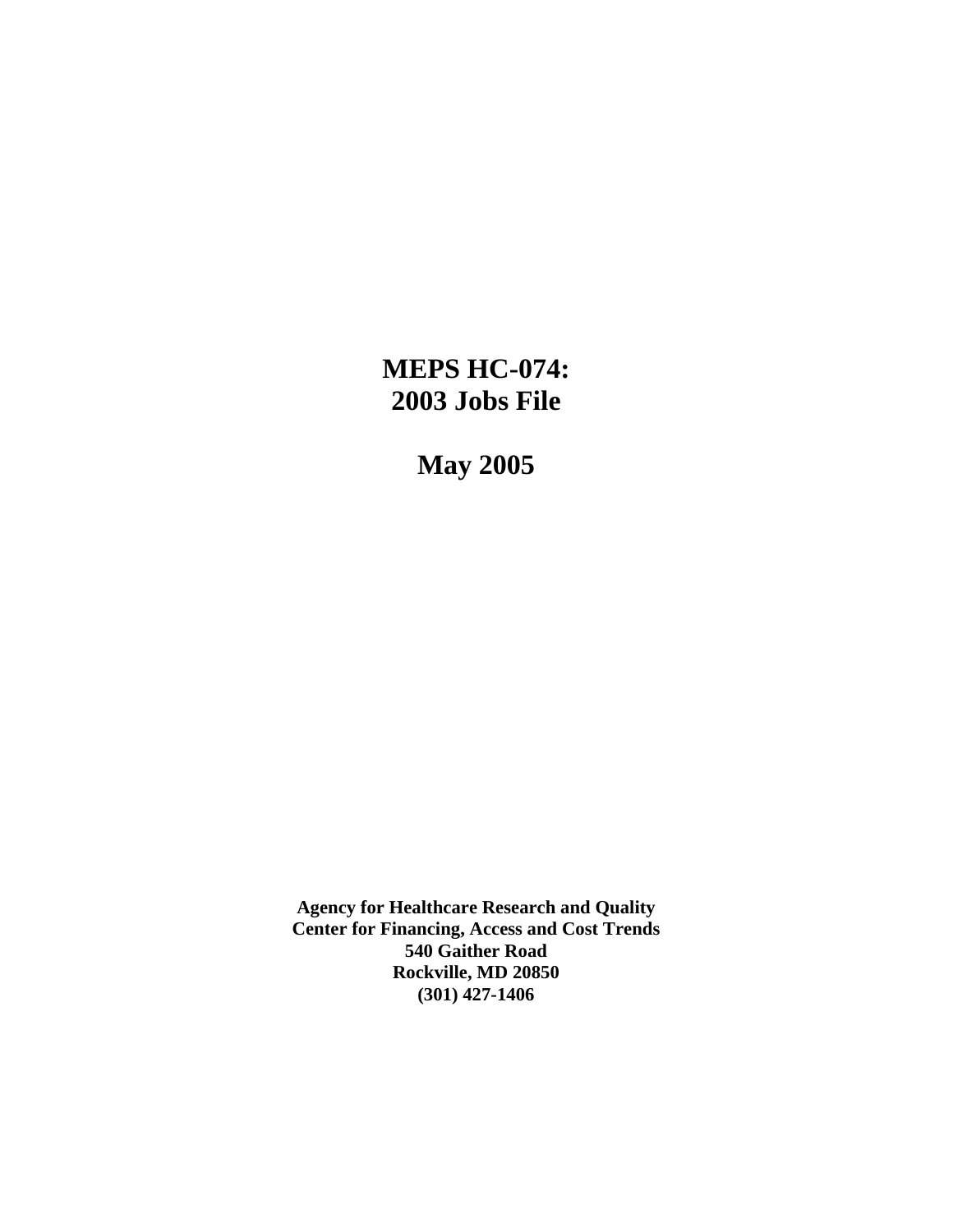# **TABLE OF CONTENTS**

| A             |     |     |                                                     | $A-1$  |  |  |  |
|---------------|-----|-----|-----------------------------------------------------|--------|--|--|--|
| B             |     |     |                                                     | $B-1$  |  |  |  |
|               | 1.0 |     |                                                     | $B-1$  |  |  |  |
|               | 2.0 |     |                                                     | $B-2$  |  |  |  |
|               | 3.0 |     |                                                     | $B-2$  |  |  |  |
|               | 4.0 |     |                                                     | $B-3$  |  |  |  |
| $\mathcal{C}$ |     |     |                                                     | $C-1$  |  |  |  |
|               | 1.0 |     |                                                     |        |  |  |  |
|               | 2.0 |     | Using MEPS Data for Trend and Longitudinal Analysis | $C-2$  |  |  |  |
|               | 3.0 |     |                                                     | $C-3$  |  |  |  |
|               |     | 3.1 |                                                     | $C-8$  |  |  |  |
|               |     | 3.2 |                                                     | $C-8$  |  |  |  |
|               |     | 3.3 |                                                     | $C-9$  |  |  |  |
|               |     | 3.4 |                                                     | $C-9$  |  |  |  |
| D             |     |     |                                                     | $D-1$  |  |  |  |
|               |     |     |                                                     | $A1-1$ |  |  |  |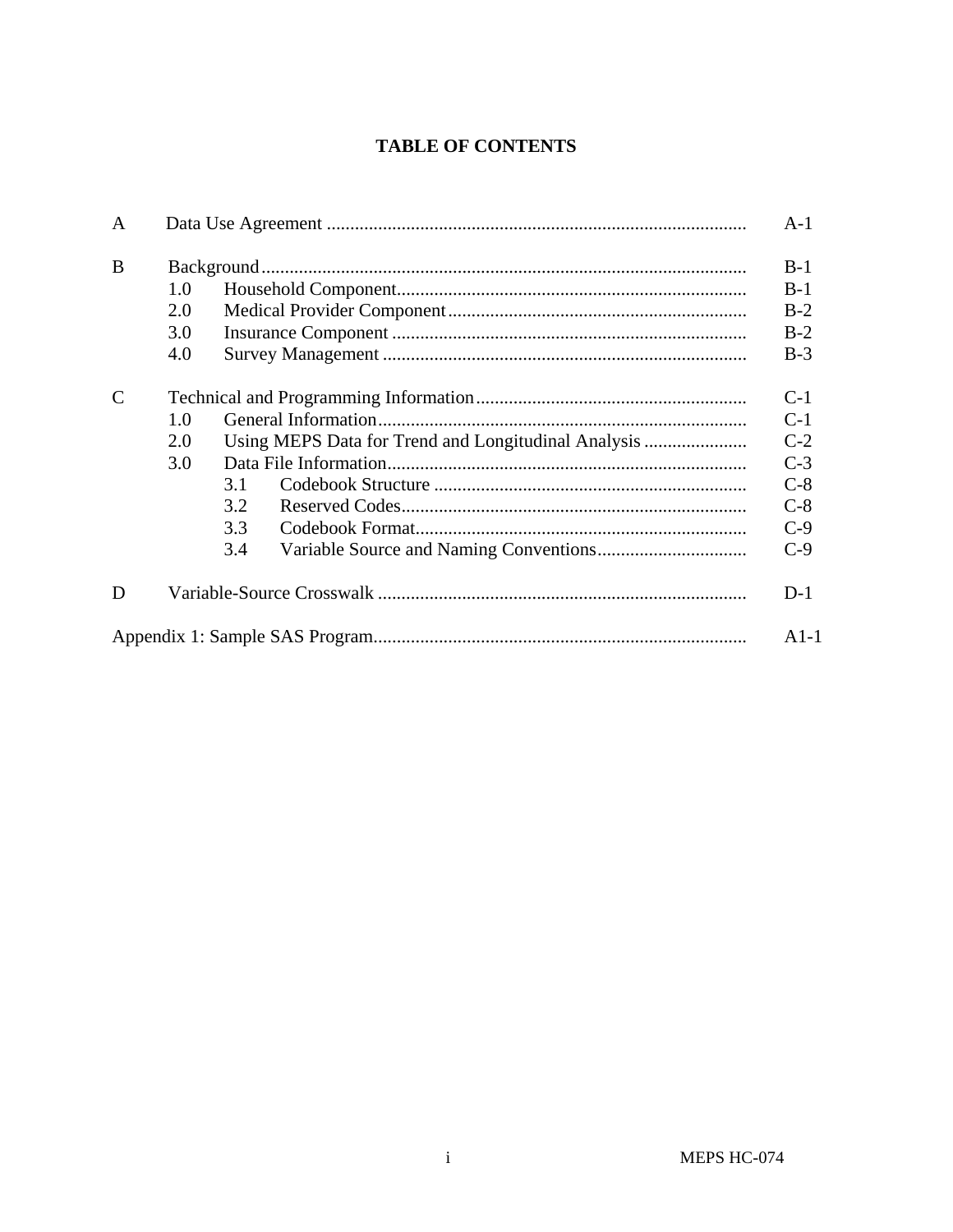# **A. Data Use Agreement**

Individual identifiers have been removed from the micro-data contained in these files. Nevertheless, under sections 308 (d) and 903 (c) of the Public Health Service Act (42 U.S.C. 242m and 42 U.S.C. 299 a-1), data collected by the Agency for Healthcare Research and Quality (AHRQ) and/or the National Center for Health Statistics (NCHS) may not be used for any purpose other than for the purpose for which they were supplied; any effort to determine the identity of any reported cases is prohibited by law.

Therefore in accordance with the above referenced Federal Statute, it is understood that:

- 1. No one is to use the data in this data set in any way except for statistical reporting and analysis; and
- 2. If the identity of any person or establishment should be discovered inadvertently, then (a) no use will be made of this knowledge, (b) the Director Office of Management AHRQ will be advised of this incident, (c) the information that would identify any individual or establishment will be safeguarded or destroyed, as requested by AHRQ, and (d) no one else will be informed of the discovered identity; and
- 3. No one will attempt to link this data set with individually identifiable records from any data sets other than the Medical Expenditure Panel Survey or the National Health Interview Survey.

By using these data you signify your agreement to comply with the above stated statutorily based requirements with the knowledge that deliberately making a false statement in any matter within the jurisdiction of any department or agency of the Federal Government violates Title 18 part 1 Chapter 47 Section 1001 and is punishable by a fine of up to \$10,000 or up to 5 years in prison.

The Agency for Healthcare Research and Quality requests that users cite AHRQ and the Medical Expenditure Panel Survey as the data source in any publications or research based upon these data.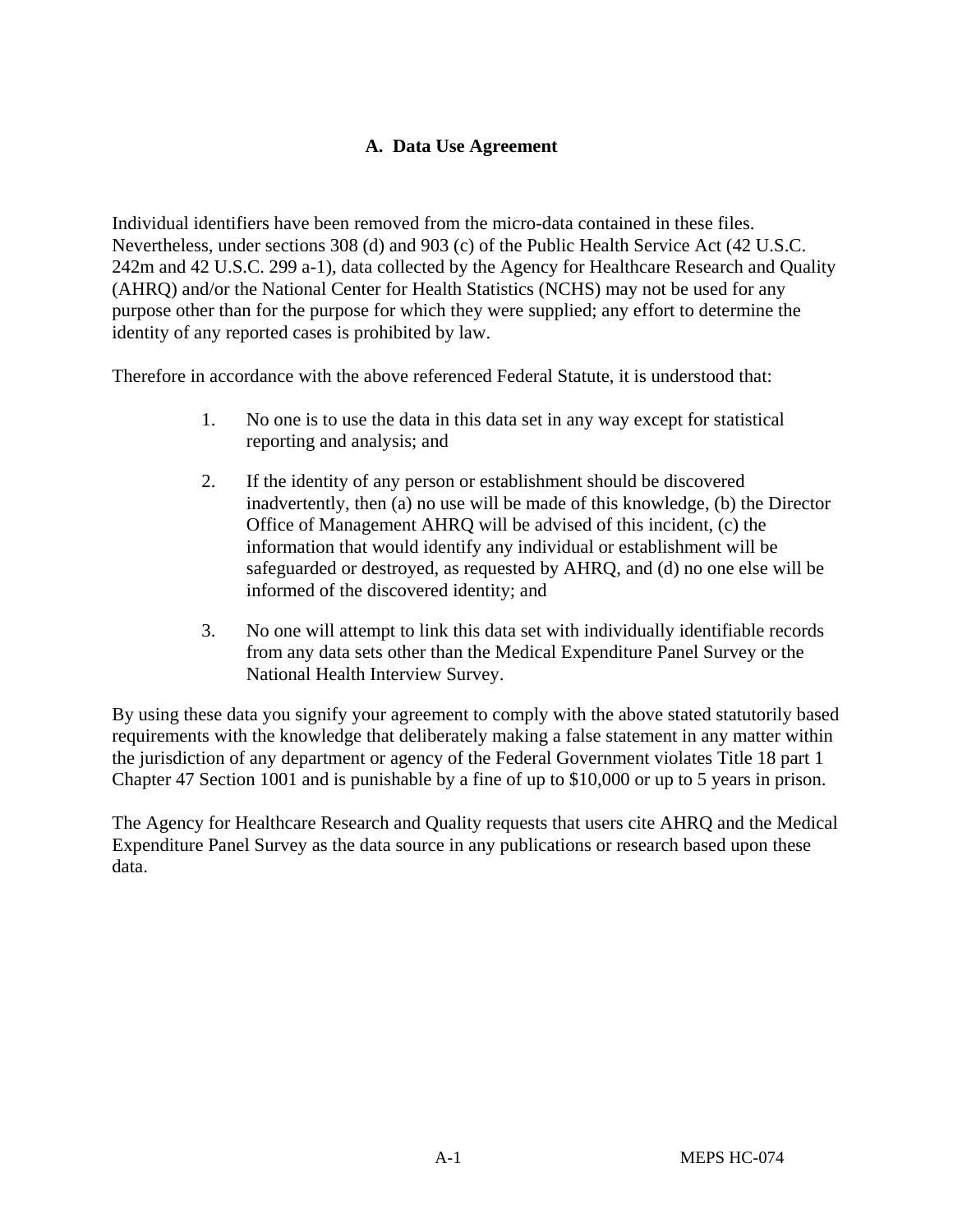# **B. Background**

The Medical Expenditure Panel Survey (MEPS) provides nationally representative estimates of health care use, expenditures, sources of payment, and insurance coverage for the U.S. civilian non-institutionalized population. MEPS is cosponsored by the Agency for Healthcare Research and Quality (AHRQ) and the National Center for Health Statistics (NCHS).

MEPS is a family of three surveys. The Household Component (HC) is the core survey and forms the basis for the Medical Provider Component (MPC) and part of the Insurance Component (IC). Together these surveys yield comprehensive data that provide national estimates of the level and distribution of health care use and expenditures, support health services research, and can be used to assess health care policy implications.

MEPS is the third in a series of national probability surveys conducted by AHRQ on the financing and use of medical care in the United States. The National Medical Care Expenditure Survey (NMCES, also known as NMES-1) was conducted in 1977 and the National Medical Expenditure Survey (NMES-2) in 1987. Since 1996, MEPS continues this series with design enhancements and efficiencies that provide a more current data resource to capture the changing dynamics of the health care delivery and insurance system.

The design efficiencies incorporated into MEPS are in accordance with the Department of Health and Human Services (DHHS) Survey Integration Plan of June 1995, which focused on consolidating DHHS surveys, achieving cost efficiencies, reducing respondent burden, and enhancing analytical capacities. To advance these goals, MEPS includes linkage with the National Health Interview Survey (NHIS) - a survey conducted by NCHS from which the sample for the MEPS HC is drawn - and enhanced longitudinal data collection for core survey components. The MEPS HC augments NHIS by selecting a sample of NHIS respondents, collecting additional data on their health care expenditures, and linking these data with additional information collected from the respondents' medical providers, employers, and insurance providers.

# **1.0 Household Component**

The MEPS HC, a nationally representative survey of the U.S. civilian non-institutionalized population, collects medical expenditure data at both the person and household levels. The HC collects detailed data on demographic characteristics, health conditions, health status, use of medical care services, charges and payments, access to care, satisfaction with care, health insurance coverage, income, and employment.

The HC uses an overlapping panel design in which data are collected through a preliminary contact followed by a series of five rounds of interviews over a 2 ½-year period. Using computer-assisted personal interviewing (CAPI) technology, data on medical expenditures and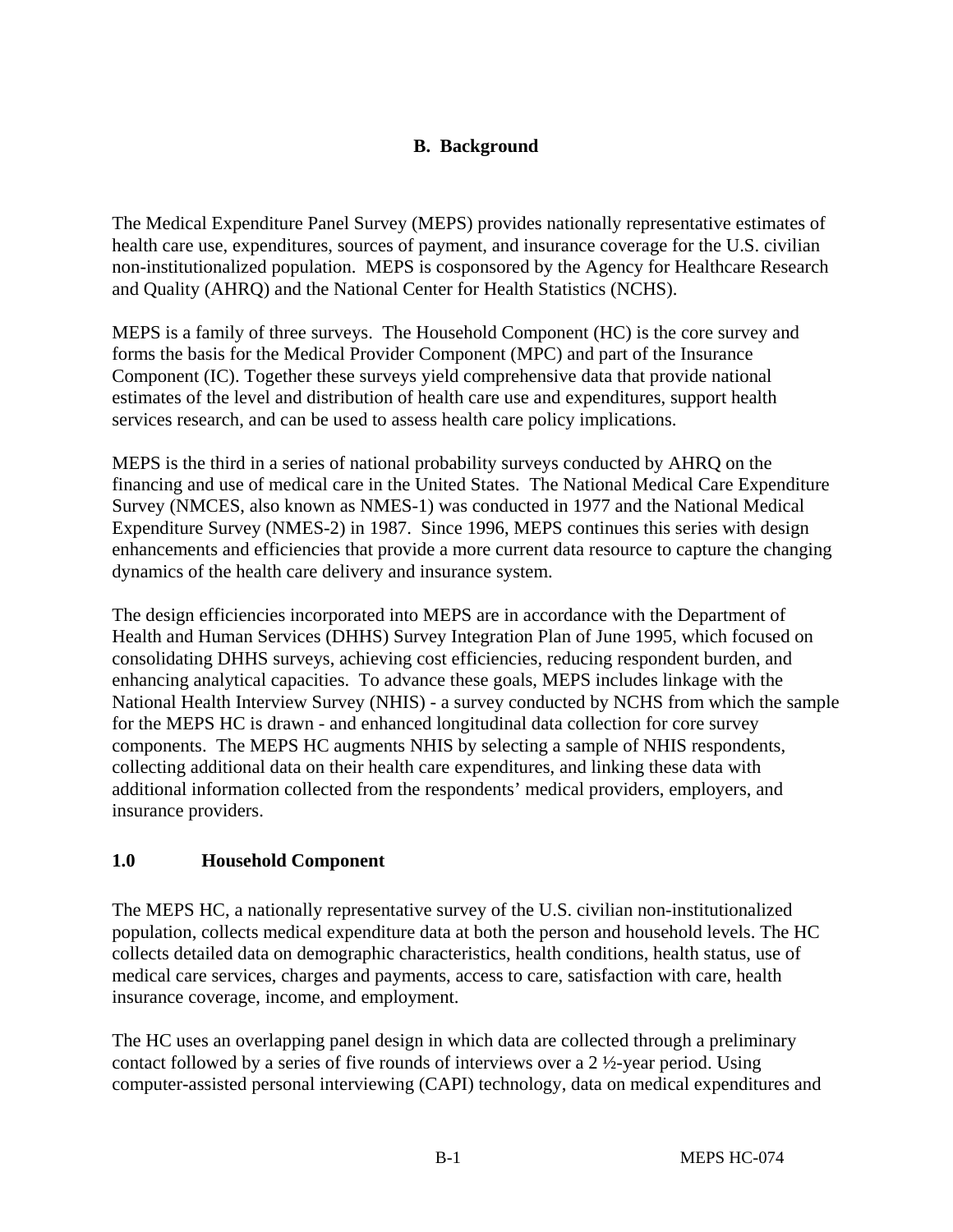use for two calendar years are collected from each household. This series of data collection rounds is launched each subsequent year on a new sample of households to provide overlapping panels of survey data and, when combined with other ongoing panels, will provide continuous and current estimates of health care expenditures.

The sampling frame for the MEPS HC is drawn from respondents to NHIS. NHIS provides a nationally representative sample of the U.S. civilian non-institutionalized population, with oversampling of Hispanics and blacks.

# **2.0 Medical Provider Component**

The MEPS MPC supplements and/or replaces information on medical care events reported in the MEPS HC by contacting medical providers and pharmacies identified by household respondents. The MPC sample includes all home health agencies and pharmacies reported by HC respondents. Office-based physicians, hospitals, and hospital physicians are also included in the MPC but may be subsampled at various rates, depending on burden and resources, in certain years.

Data are collected on medical and financial characteristics of medical and pharmacy events reported by HC respondents. The MPC is conducted through telephone interviews and record abstraction.

## **3.0 Insurance Component**

The MEPS IC collects data on health insurance plans obtained through private and public-sector employers. Data obtained in the IC include the number and types of private insurance plans offered, benefits associated with these plans, premiums, contributions by employers and employees, eligibility requirements, and employer characteristics.

Establishments participating in the MEPS IC are selected through three sampling frames:

- A list of employers or other insurance providers identified by MEPS HC respondents who report having private health insurance at the Round 1 interview.
- A Bureau of the Census list frame of private sector business establishments.
- The Census of Governments from the Bureau of the Census.

To provide an integrated picture of health insurance, data collected from the first sampling frame (employers and insurance providers identified by MEPS HC respondents) are linked back to data provided by those respondents. Data from the two Census Bureau sampling frames are used to produce annual national and state estimates of the supply and cost of private health insurance available to American workers and to evaluate policy issues pertaining to health insurance.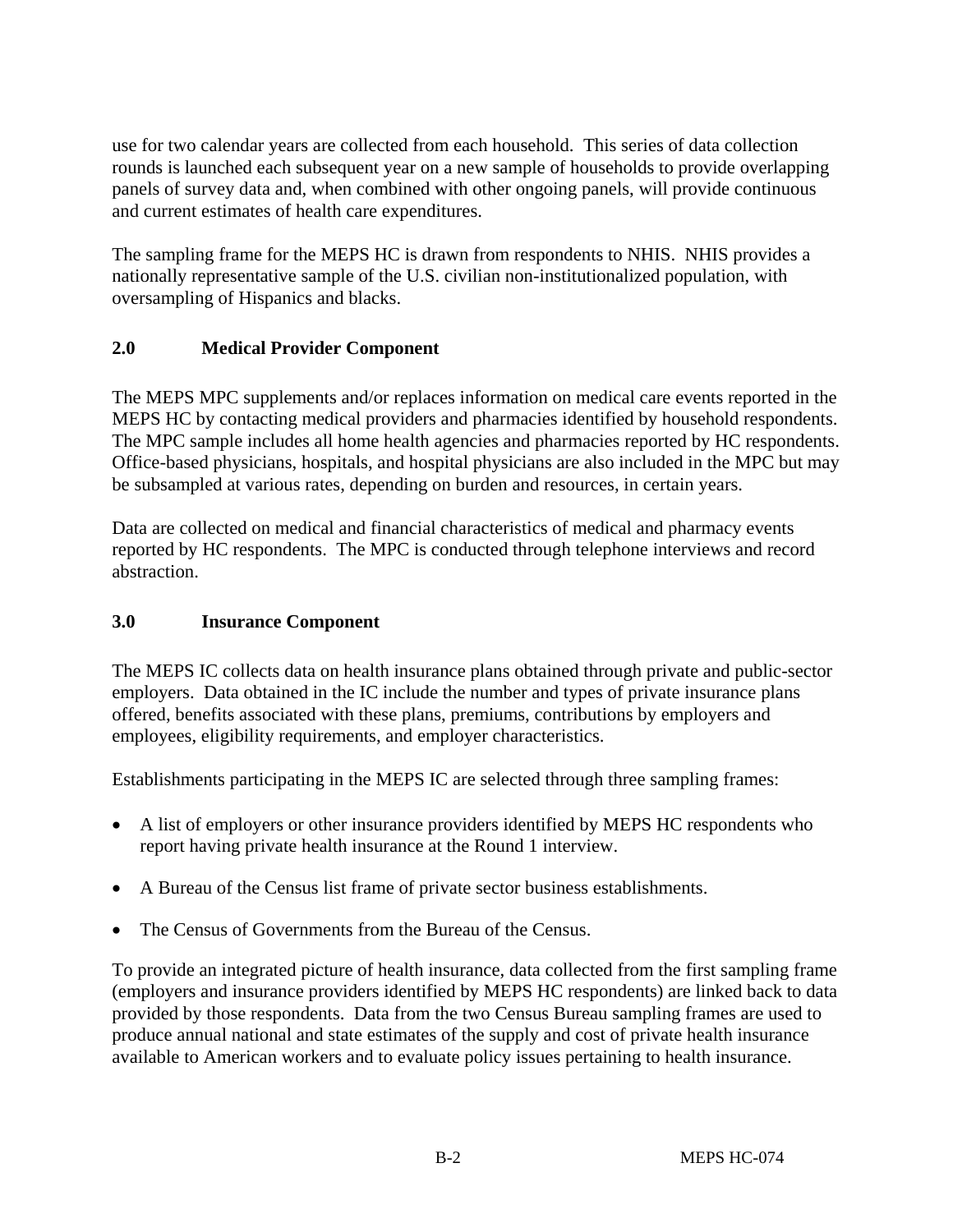National estimates of employer contributions to group insurance from the MEPS IC are used in the computation of Gross Domestic Product (GDP) by the Bureau of Economic Analysis.

The MEPS IC is an annual survey. Data are collected from the selected organizations through a prescreening telephone interview, a mailed questionnaire, and a telephone follow-up for nonrespondents.

# **4.0 Survey Management**

MEPS data are collected under the authority of the Public Health Service Act. They are edited and published in accordance with the confidentiality provisions of this act and the Privacy Act. NCHS provides consultation and technical assistance.

As soon as data collection and editing are completed, the MEPS survey data are released to the public in staged releases of summary reports, microdata files and compendiums of tables. Data are released through MEPSnet, an online interactive tool developed to give users the ability to statistically analyze MEPS data in real time. Summary reports and compendiums of tables are released as printed documents and electronic files. Microdata files are released on electronic files.

Selected printed documents are available through the AHRQ Publications Clearinghouse. Write or call:

> AHRQ Publications Clearinghouse Attn: (publication number) P.O. Box 8547 Silver Spring, MD 20907 800-358-9295 410-381-3150 (callers outside the United States only) 888-586-6340 (toll-free TDD service; hearing impaired only)

Be sure to specify the AHRQ number of the document you are requesting.

Additional information on MEPS is available from the MEPS project manager or the MEPS public use data manager at the Center for Financing, Access and Cost Trends, Agency for Healthcare Research and Quality, 540 Gaither Road, Rockville, MD 20850 (301-427-1406).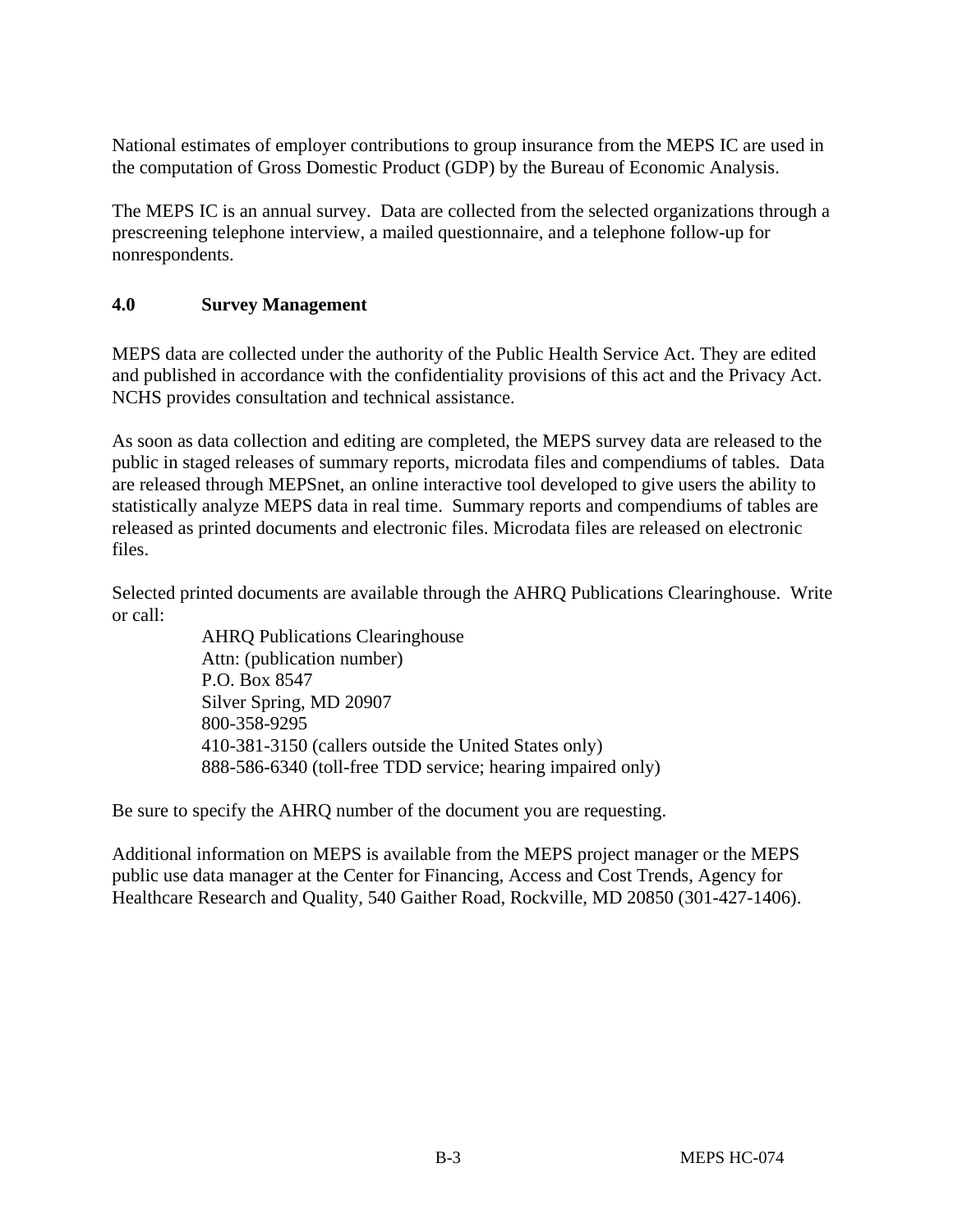# **C. Technical and Programming Information**

Section C of this document offers a brief overview of the data provided in MEPS public use release HC-074, as well as the content and structure of the codebook, reserved code values and variable naming conventions. It is followed by Section D containing the Variable-Source Crosswalk, and Appendix 1 containing sample SAS program code. A copy of the survey instrument used to collect the information on this file is available on the MEPS web site: [http://www.meps.ahrq.gov](http://www.meps.ahrq.gov/).

## **1.0 General Information**

In the Employment section, MEPS collects complete job-related information in the round in which a job is first reported. While they vary by job type (see Section 3.0), the data reported for a job in its first survey round may include earnings by type (gross salary, tips, etc.), start and stop dates, hours and weeks worked, establishment size and industry, occupation, presence of retirement and other benefits, self-employment versus other status, temporary or seasonal situations, and health insurance availability. Minimal data updates are available for later rounds in which the job continues.

Each Full Year Jobs file contains job records from two MEPS panels. The Jobs file provided in this release, MEPS HC-074, contains job-level information collected in Rounds 3 through 5 for the seventh panel and Rounds 1 through 3 for the eighth panel of the Medical Expenditure Panel Survey (i.e., the rounds for the MEPS panels covering calendar year 2003), as illustrated below.



## **MEDICAL EXPENDITURE PANEL SURVEY CALENDAR 2002 THROUGH 2004**

In order to obtain complete information for a job, users must note the round in which the job is first reported. This is because MEPS collects complete Jobs information in that round only, as noted above.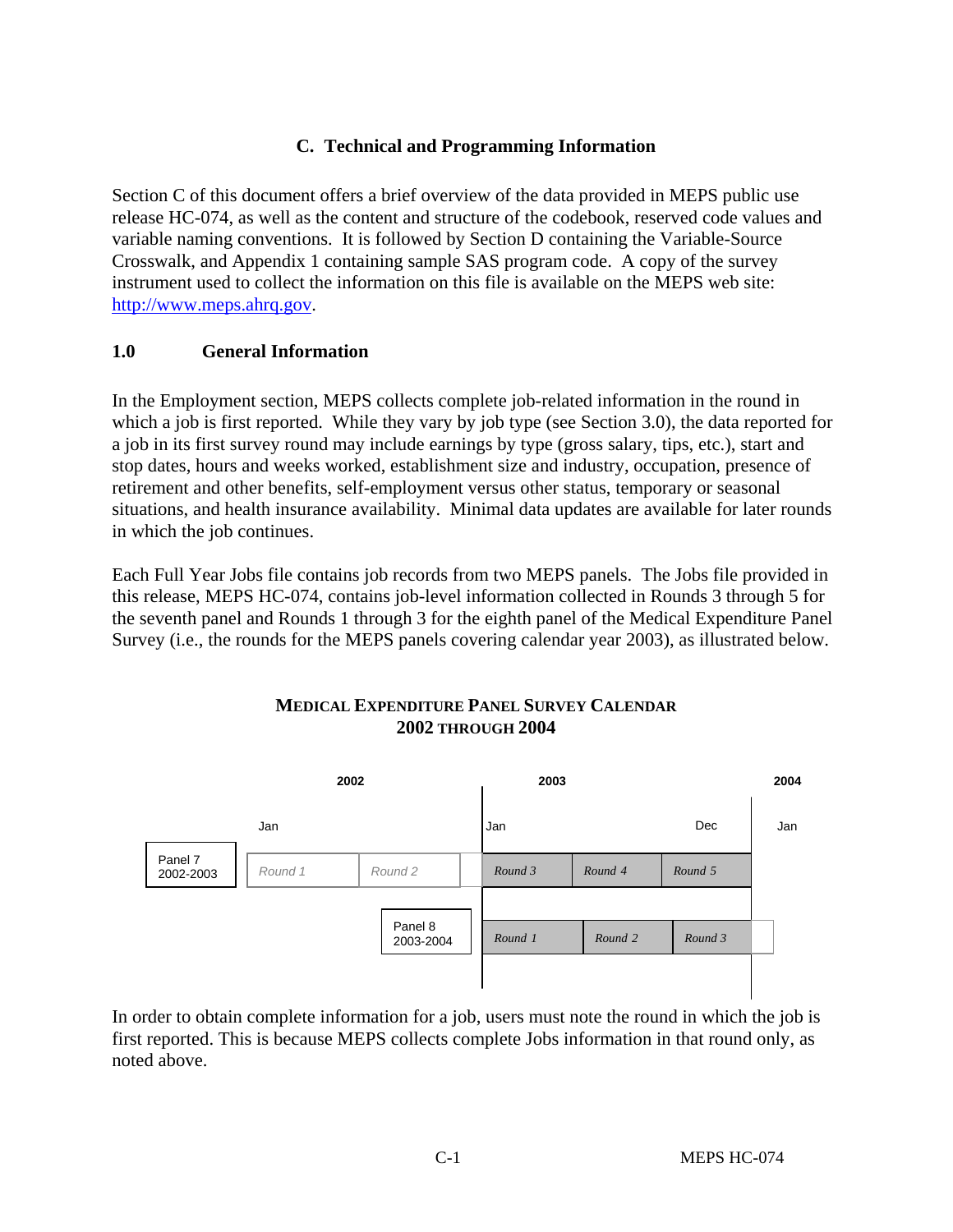For the first year panel, in this case Panel 8, data from Rounds 1, 2, and 3 are included in the Jobs file. Complete information for any Panel 8 job is available, whether that job was first reported in Round 1, 2, or 3. This is the case for any first year panel (the panel that began its first year of interviewing in the given year) in a Full-Year Jobs file.

For the second year panel (the panel that continued with its second year of interviewing in the given year), in this case Panel 7, data from Rounds 3, 4, and 5 are included in this file. If the Round 3, 4, or 5 job continued from Round 1 or 2, users must look back to the Jobs file from the previous year (2002) to obtain complete information for the job. Appendix 1 includes sample SAS code to assist users in obtaining this information. Users should note that, because of differences in sample composition between the current year and the previous year files (i.e. a person was included in the previous year's delivery but not the current year or vice versa), or because more accurate information was received in Round 4 or 5 comments following the delivery of the Rounds  $1 - 3$  Jobs records in the previous year, there occasionally may not be a corresponding Round 1 or Round 2 job in the previous year file.

This file is being released as a research file and has not undergone the standard quality control procedures usually performed on MEPS data files. The file includes a total of 56,860 records, with each record representing a unique job for a person by round. This file presents information about jobs starting on or before 12/31/2003 only. The 2004 MEPS Jobs file release will present information on Panel 8 jobs starting in 2004.

# **2.0 Using MEPS Data for Trend and Longitudinal Analysis**

MEPS began in 1996 and several annual data files have been released. As more years of data are produced, MEPS will become increasingly valuable for examining health care trends. However, it is important to consider a variety of factors when examining trends over time using MEPS. Statistical significance tests should be conducted to assess the likelihood that observed trends are attributable to sampling variation. The length of time being analyzed should also be considered. In particular, large shifts in survey estimates over short periods of time (e.g. from one year to the next) that are statistically significant should be interpreted with caution, unless they are attributable to known factors such as changes in public policy or MEPS survey methodology. Looking at changes over longer periods of time can provide a more complete picture of underlying trends. Analysts may wish to consider using techniques to smooth or stabilize trends analyses of MEPS data such as pooling time periods for comparison (e.g. 1996-97 versus 1998- 99), working with moving averages, or using modeling techniques with several consecutive years of MEPS data to test the fit of specified patterns over time. Finally, researchers should be aware of the impact of multiple comparisons on Type I error because performing numerous statistical significance tests of trends increases the likelihood of inappropriately concluding a change is statistically significant.

The records on this file can be linked to all other 2003 MEPS-HC public use data sets by the sample person identifier (DUPERSID).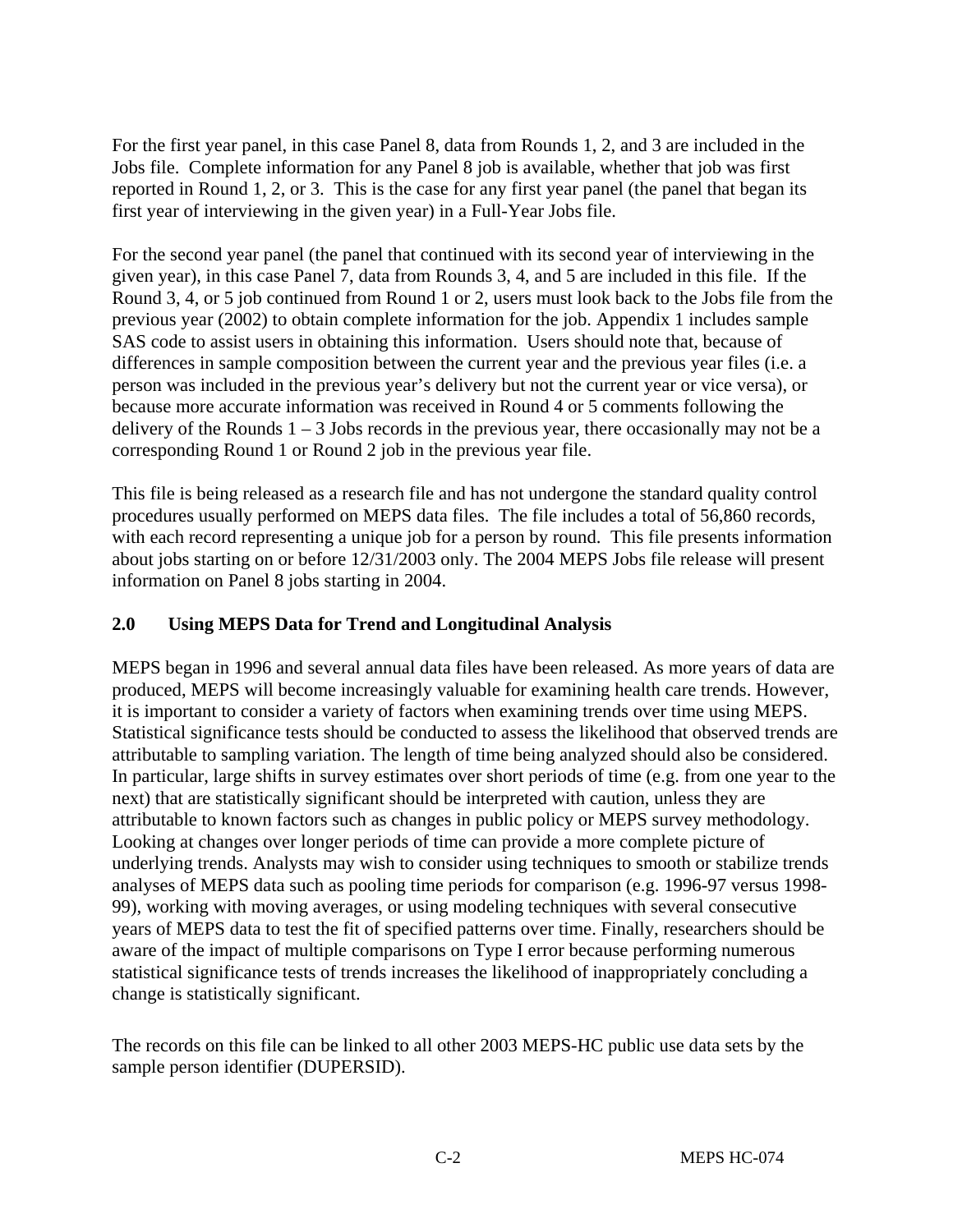## **3.0 Data File Information**

#### **Jobs Records**

Each record in the Jobs file represents one job reported by a person in a round. The unique record identifier is the variable JOBSIDX, which is comprised of a person identifier (DUID + PID), a round identifier (RN), and a job number (JOBSN). A panel indicator (PANEL) is included on the file to distinguish Round 3 jobs held by Panel 7 persons from Round 3 jobs held by those in Panel 8.

All persons age 16 and older in the MEPS are asked to report on jobs held. Depending on an individual's job history, these reported jobs may be held:

- at the interview date.
- in the round but prior to the interview date, or
- prior to the round.

Only those persons reporting a job in a round will have a record on the Jobs file for that round.

#### **Initial Reporting Round**

Most persons held only one job at the first interview date – their "Current Main Job." Persons who held more than one job at the round's interview date (a current job) were asked to identify the main job. This job was classified as the "Current Main Job" and any other simultaneously held job was classified as a "Current Miscellaneous Job." The MEPS also obtained some information on any former job (Former Main Job or Former Miscellaneous Job) held in the reference period but not at the interview date. For those persons neither working at the interview date nor earlier in the reference period, limited information on the last job the person held was collected. Additionally, for those persons age 55 or older who indicated that they retired from a job, the MEPS obtained some job-level information (Retirement Job).

The variable SUBTYPE indicates the type of job record − current main (1), current miscellaneous (2), former main (3), former miscellaneous (4), last job outside reference period (5), or retirement job (6). When a job is initially reported, MEPS asks for detailed information about any "Current Main Job" and "Current Miscellaneous Job" and basic information about other job types. Refer to the questionnaire to see which information was asked for each job type. It is important to note that the retirement job classification in the variable SUBTYPE is independent of the retirement response in the variable YLEFT, which relates to the question why a person left a previous job.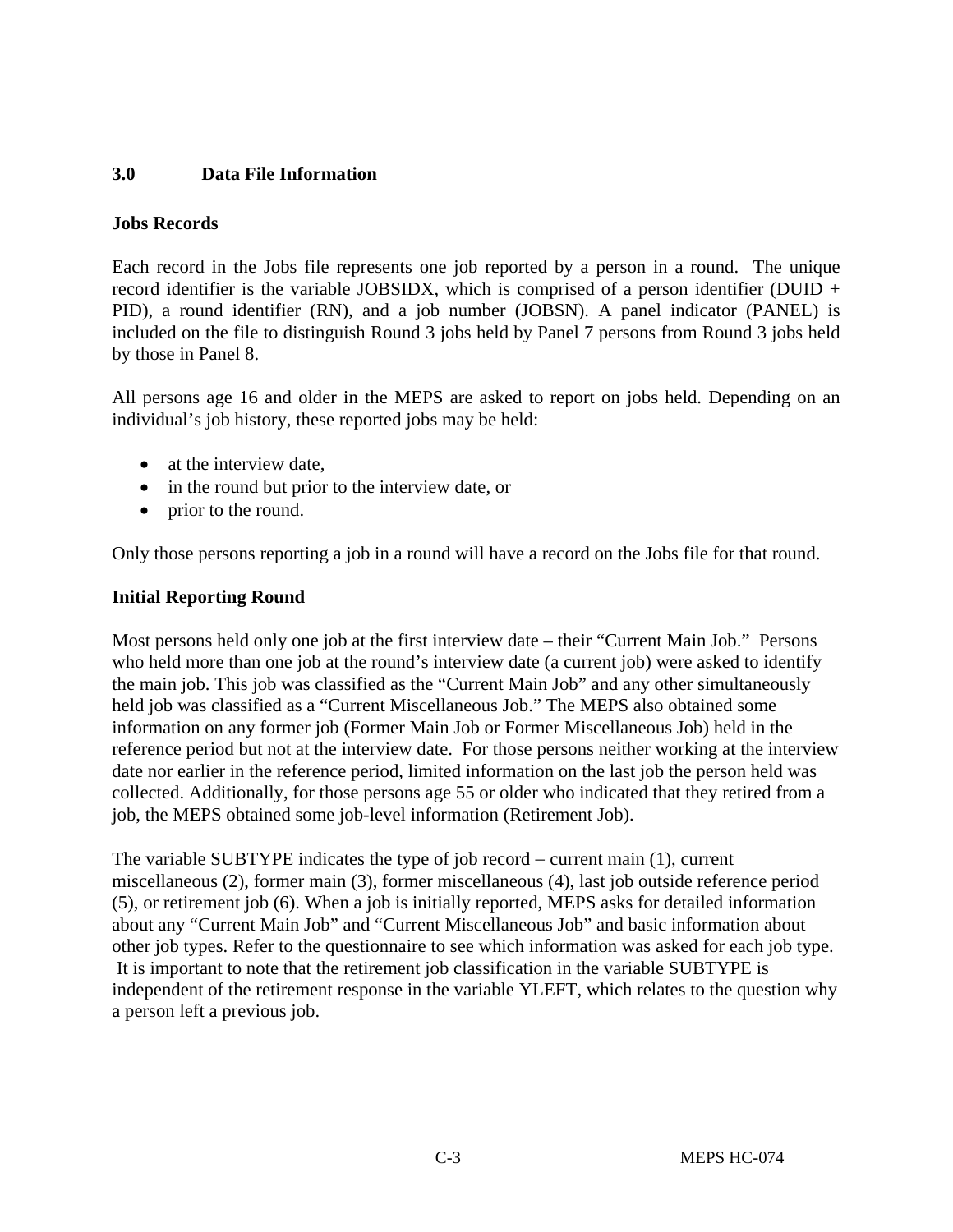#### **Job Updates and Inapplicable (-1) Values**

The MEPS used dependent interviewing in Rounds 3, 4, and 5 for Panel 7 and in Rounds 2 and 3 for Panel 8 (see section RJ in the employment section of the questionnaire). In these rounds, the MEPS asked persons who held current main and current miscellaneous jobs at the previous round interview date whether they were still working at these jobs. For other job types (former, last, or retirement) reported in the previous round, MEPS does not ask any follow-up questions. These jobs, by definition, are no longer held by the person and therefore are not included on the file except in the round they are first reported.

With dependent interviewing, if a person still held a Current Main Job from the previous round, the MEPS asked whether the job was still the main job. Most persons reported that they still worked at the same job and it was still their main job. If, in a subsequent interview, a job was no longer held, it was designated as a former job for that follow-up round. It is also possible, although unusual, for a job to change from main or miscellaneous (or vice versa) in a round subsequent to the initial report.

If job status remained the same for a continuing job (either main or miscellaneous), the MEPS asked only a subset of the employment questions as a review. Because the MEPS asked only this subset of questions if job status for a person did not change in later rounds, many job-level variables on the subsequent round's job records are coded as inapplicable (-1); the complete information is on the record for the job in the first round in which it was reported. Thus**,** it is important to determine whether a job in a subsequent round continues from the previous round when working with the job records. In rounds where this applies, the variables STILLAT (for jobs that were current main in the previous round) and STILLWRK (for jobs that were current miscellaneous in the previous round) indicate whether a person still holds the job at the subsequent round interview date. The variable SUBTYPE on the subsequent round record indicates whether the job is main or miscellaneous in that subsequent round. Note that if a Panel 7 job included in this 2003 file is continued from a Round 1 or 2 job, much of the information will be contained in the 2002 MEPS Jobs file (HC-063). Use that file to obtain the desired job characteristics. Appendix 1 provides a sample SAS program showing how to do this.

Any new job reported in a round following the initial interview is collected the same way as in the first interview round.

Variables that relate only to the review of a job reported in a previous round (Y\_CHANGE, MAIN\_JOB, OFFTAKEI, NOWTAKEI, WHY\_LEFT, STILLAT, STILLWRK, DIFFWAGE, WHY DIFF, WORKSTAT) were not asked in Round 1, and these variables are coded as inapplicable (-1) on a Jobs record for the round in which the job is initially reported.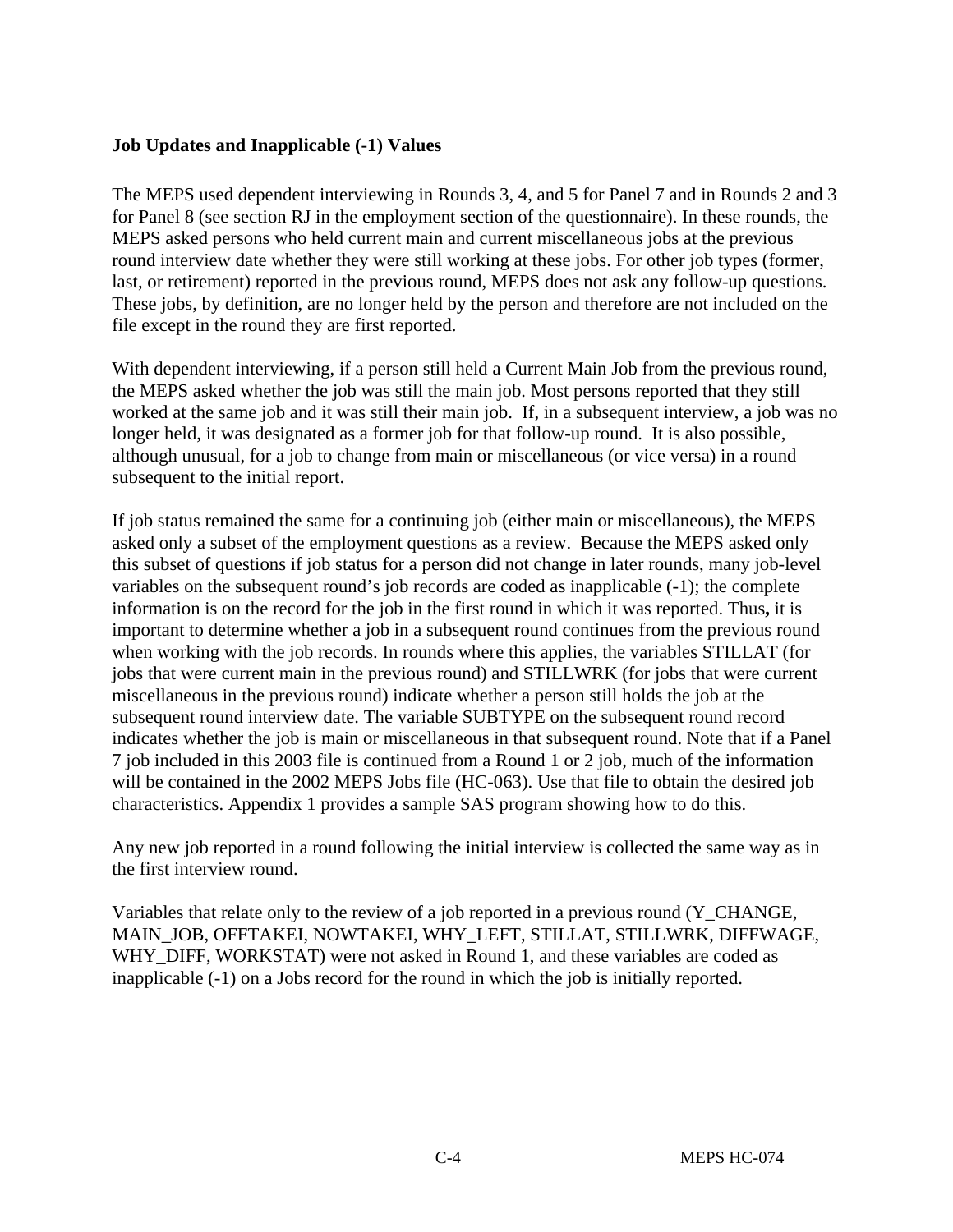# **Exceptions to the Inapplicable (-1) Rule**

Unlike the situation explained above for most variables on the file, for certain variables a value other than inapplicable (-1) does not necessarily mean that a job is newly reported. There are two distinct situations in which this special treatment is used, due to internal processing needs.

In the first situation, questions related to the affected variables are skipped over as inapplicable (-1) during the interview in rounds subsequent to the one in which the job was initially reported, but have their originally reported response carried forward from round to round. This group includes the following 13 variables**:** EMPLINS, HRSPRWK, HRS35WK, JOBTYPE, JSTRTY, JSTRTM, JSTRTD, MORELOC, NUMEMPS, OFFRDINS, PROVDINS, TYPEEMPL**,** and UNIONNUM.

In the other situation, there are certain questions that are asked during the review of a job in rounds following the round in which the job was initially reported. If there is no change based on the review, the value for the affected variable is copied forward from the previous round. If there is a change, the variable is updated to reflect the new information. These five variables are: JSTOPY, NOWTAKEI, OFFTAKEI, SUBTYPE and TOTLEMP.

Variables related to earnings (such as HRLYWAGE, GROSSPAY, SALARIED) are treated similarly to the five variables just discussed. In the review section, the MEPS attempted to obtain information regarding changes in wages for the same job from round to round. If there were no wage changes (indicated by the DIFFWAGE variable), then the most recent round's information was carried forward. If changes were recorded, then the relevant variables were updated. For every new job reported for a person, the MEPS attempted to obtain current wage information.

## **Top-Coding**

For reasons of confidentiality, earnings variables on the file were top-coded. The earnings variables include HRLYWAGE, BONSAMT, COMMAMT, TIPSAMT, DAYWAGE, WKLYAMT, GROSSPAY, MAKEAMT, and OTHRWAGE. A value of '-10' for one of these variables on a record indicates that the variable had a positive value and that the hourly rate for that earnings variable for the record was greater than or equal to \$97.50. To calculate the hourly rate for earnings types not reported on an hourly basis, the number of hours per week worked and in some cases the number of weeks worked were used in conjunction with the various amounts. These hours and weeks are included on the file along with the reported earnings amounts, but not the calculated hourly rates. (Earnings variables were not reconciled with income data collected elsewhere in the MEPS.)

Also for confidentiality reasons, the establishment size variables NUMEMPS (establishment size for jobs held by wage earners) and TOTLEMP (establishment size for self-employed jobs) were top-coded as '-10' for establishment sizes greater than or equal to 10,000 employees.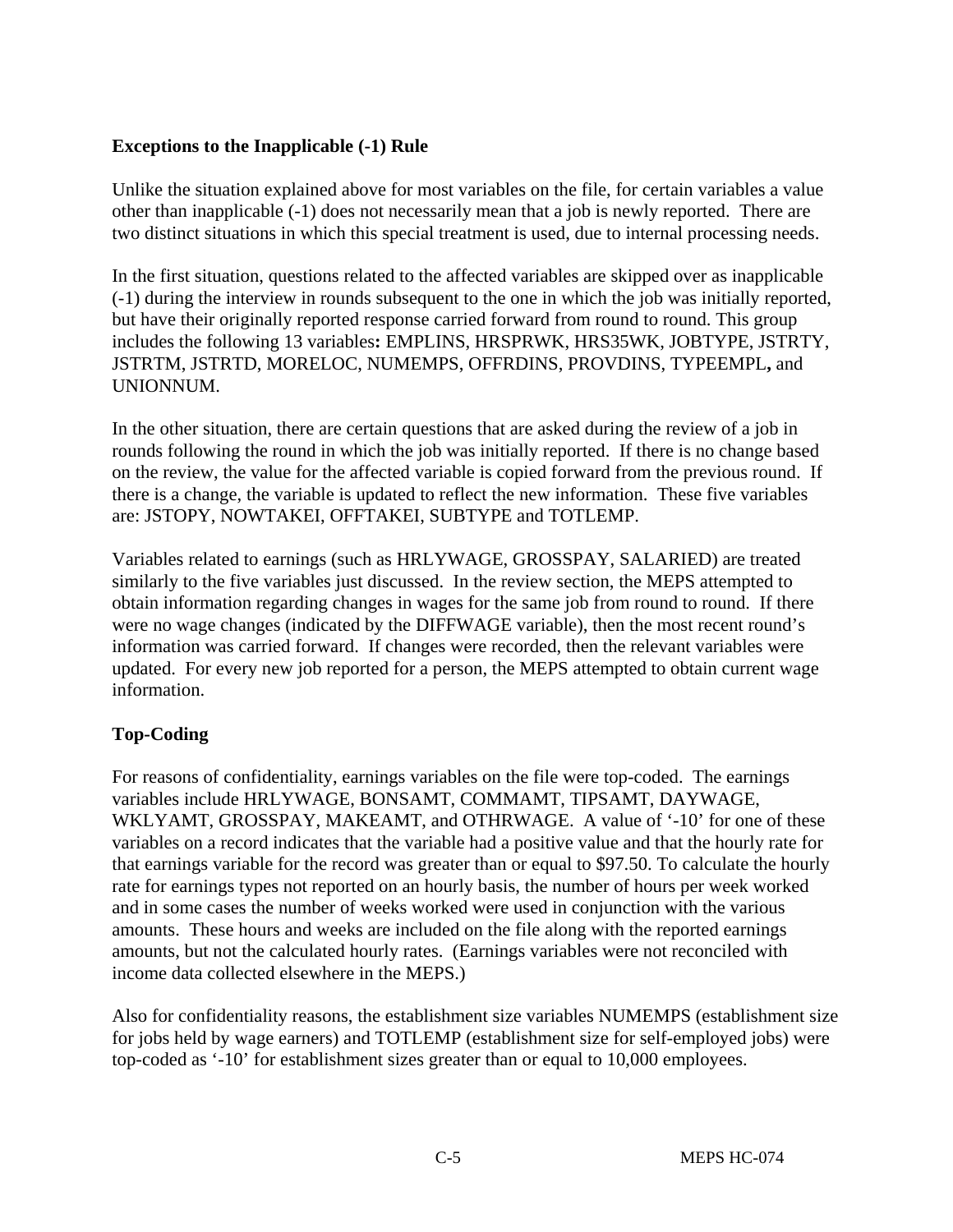It is important to note that the establishment size variable for the self-employed is TOTLEMP, while the establishment size for wage earners can be found in NUMEMPS and ESTMATE1. The variable ESTMATE1 is derived from a question that allowed wage earners who did not know the actual establishment size (NUMEMPS) to choose from a number of size ranges**.** 

## **Temporary and Seasonal Jobs**

Two variables on the file pertain to the temporary and seasonal nature of a person's main or miscellaneous job. The variable TEMPJOB indicates whether a main or miscellaneous job is temporary (e.g., is a current main job for a limited amount of time or until the completion of a project). The variable SESNLJOB indicates either that a main or miscellaneous job is available only during certain times of the year or that the individual is working throughout the entire year at that job. Teachers and other school personnel who work only during the school year are considered to work year round. In the collection instrument, the questions related to temporary and seasonal job characteristics are asked both when a current job is initially reported as well as during a review of that job. If a respondent reports during a review of a job that the job has ended, the questions are still asked. These questions are not asked of newly reported former miscellaneous jobs, last job outside of reference period, and retirement jobs.

# **Health Insurance Data**

Questions about employment-related health insurance are asked both when any type of job is newly reported and when any continuing job is reviewed. For main jobs, either newly reported or changing from miscellaneous, the variable that indicates whether insurance is held through that establishment is EMPLINS. For all non-main jobs, the variable JOBHASHI indicates whether insurance is held through that establishment.

For a newly reported job, depending on whether employment-related insurance is held or not, there may be follow-up information gathered which is contained in the following variables:

- OFFRDINS which notes if insurance was *not* held whether it was offered;
- DIFFPLNS which notes if a choice of plans is available where insurance is either offered or held;
- ANYINS which notes if insurance coverage is available to *any other* employees at the establishment in cases where the jobholder does not hold and is not offered coverage; and
- ELIGINSR which notes why the jobholder is not eligible for coverage in cases where other employees at the establishment are offered coverage.

For a continuing job, when no insurance was held in the round in which the job was first reported but insurance was offered, OFFTAKEI is asked to determine if it is now held in this round. If not, there is no follow-up regarding insurance coverage through that job. When insurance was not previously held nor offered, the follow-up questions in the RJ section relate to the following variables: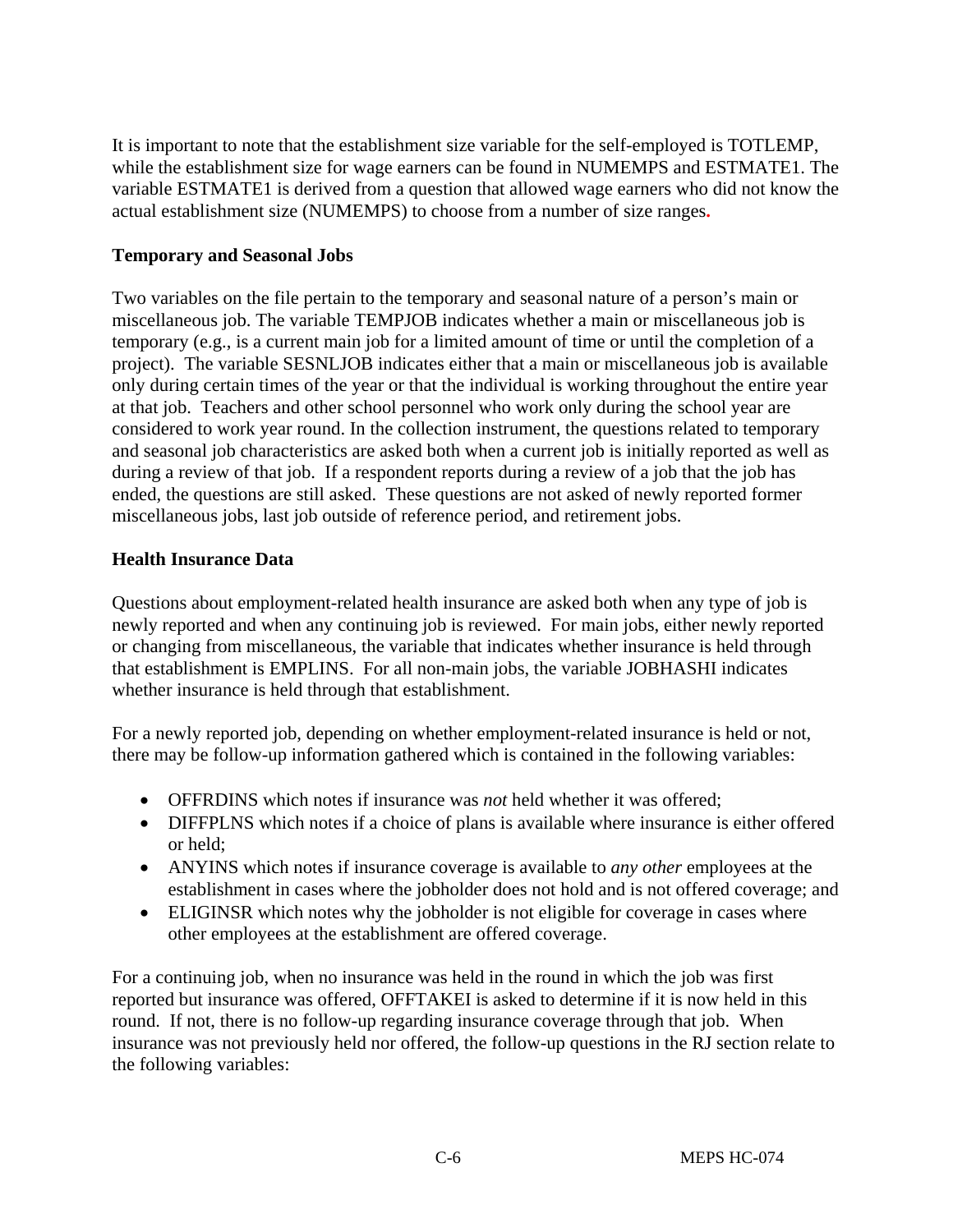- NOWTAKEI indicates if insurance is now held through the establishment. If not, the jobholder is asked if health insurance was offered (ESTBTHRU).
- If insurance was not offered, follow-up questions are asked regarding insurance availability to any employees and why the jobholder is not eligible for that coverage as noted in the variables INSESTB and NELIGINS.
- If insurance was held for a portion of the previous round or the respondent disavows coverage in the Health Insurance section that was previously indicated in the Employment section of the interview, only NOWTAKEI is asked in subsequent rounds.

#### **Skip Patterns**

Due to many skip patterns, it is recommended that users of the Jobs file become familiar with the Employment section in the MEPS questionnaire. To aid users, a crosswalk between variables and MEPS questionnaire numbers is provided in this release. The following examples of variables involved in skip patterns are presented to be illustrative; these examples do not represent the full range of variables affected by questionnaire skip patterns.

In one example of a skip pattern, the MEPS did not obtain job-related benefits such as vacation, sick leave and pension information for self-employed jobs, so those variables are coded as inapplicable (-1) for those types of jobs. Nor did the MEPS attempt to obtain wage, salary, and information regarding whether the job was in the private sector, federal or local government (TYPEEMPL) for the self-employed. So again, due to the skip pattern, TYPEEMPL is coded as inapplicable (-1) for self-employed jobs.

Conversely, the questions relating to business organization type (BUSINC, PROPRIET) were asked only of the self-employed, so the skip pattern results in those variables being coded inapplicable (-1) for jobs performed by wage earners.

#### **Industry and Occupation Coding**

Industry and occupation codes were assigned by professional coders at the Census Bureau based on verbatim descriptions provided by respondents during the survey interview. The codes are determined at a detailed 4-digit level and then collapsed into broader groups on the file to ensure the confidentiality of the records. INDCODEX contains industry information and OCCCODEX contains occupation information.

As of the Full Year 2002 MEPS deliveries, the Census Bureau began using an updated coding scheme for both industry and occupation. Therefore, the industry and occupation variables for pre-2002 files are not comparable to those for 2002 and later files. See the 2002 Jobs File (HC-063) for crosswalks of the 2003 (new) and 1990 (old) detailed-to-condensed Census industry and occupation codes.

This 2003 Jobs file does not include any weights necessary to extrapolate this data to the U.S. population. To make person-level estimates, link to any of the 2003 MEPS files and use the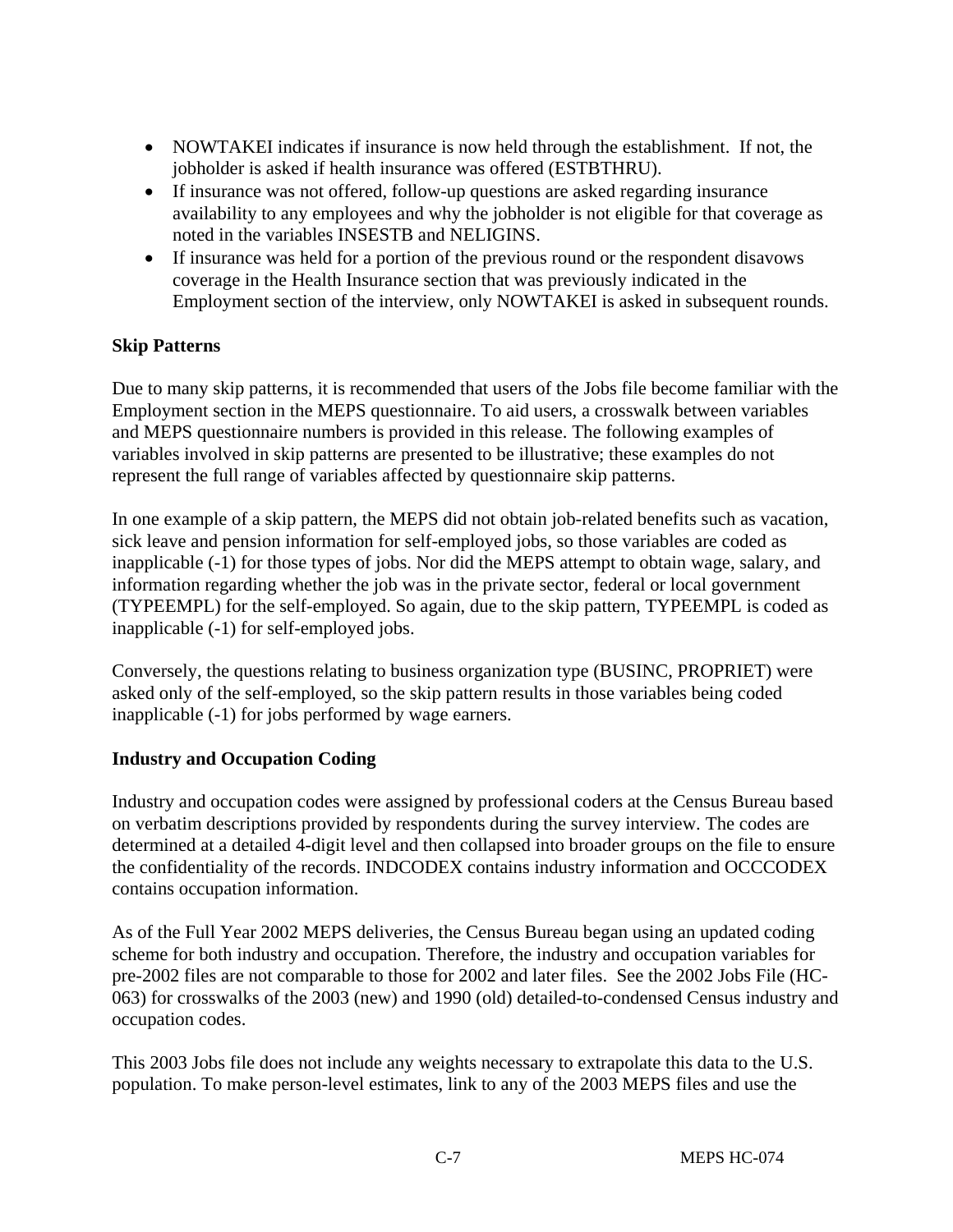person-level weight for the appropriate panel. The link should be made through the variable DUPERSID. Note that not all persons in the MEPS have positive weights and job records; only those persons who have either a positive person-level or family-level weight in the 2003 Full-Year Person-Level file are included in the 2003 Jobs file.

#### **3.1 Codebook Structure**

For each variable on the 2003 Jobs file, an unweighted frequency is provided in both a pdf (H74cb.pdf) and asp (H74cb.asp) codebook file.

#### **3.2 Reserved Codes**

The following reserved code values are used:

| <b>VALUE</b>        | <b>DEFINITION</b>                                                 |
|---------------------|-------------------------------------------------------------------|
| -1 INAPPLICABLE     | Question was not asked due to skip pattern                        |
| -7 REFUSED          | Question was asked and respondent refused to answer               |
|                     | question                                                          |
| $-8\,\mathrm{DK}$   | Question was asked and respondent did not know answer             |
| -9 NOT ASCERTAINED  | Interviewer did not record the data                               |
| -10 TOP-CODED VALUE | Variable was top-coded for confidentiality, as described<br>above |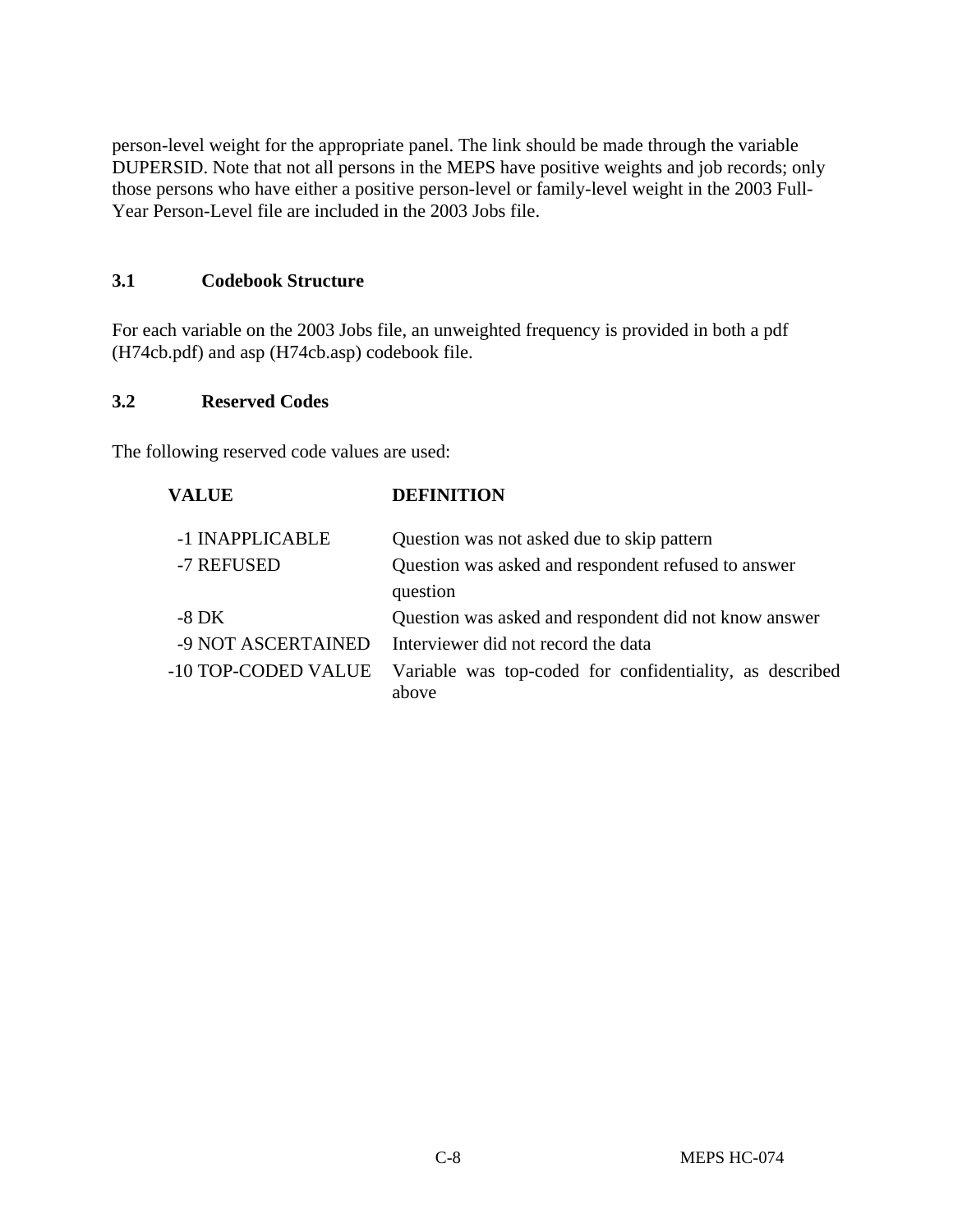#### **3.3 Codebook Format**

This codebook describes an ASCII data set (with related SAS and SPSS programming statements), although the data are also provided in a SAS transport file. The following codebook items are provided for each variable:

| <b>Identifier</b> | <b>Description</b>                                                           |  |  |  |  |
|-------------------|------------------------------------------------------------------------------|--|--|--|--|
| Name              | Variable name (maximum of 8 characters)                                      |  |  |  |  |
| Description       | Variable descriptor (maximum 40 characters)                                  |  |  |  |  |
| Format            | Number of bytes                                                              |  |  |  |  |
| Type              | Type of data: numeric (indicated by NUM) or character<br>(indicated by CHAR) |  |  |  |  |
| <b>Start</b>      | Beginning column position of variable in record                              |  |  |  |  |
| End               | Ending column position of variable in record                                 |  |  |  |  |

#### **3.4 Variable Source and Naming Conventions**

In general, variable names reflect the content of the variable, with an 8-character limitation. Variables contained on this file were derived from the questionnaire itself or from the CAPI. The source of each variable is identified in Section D. Variable-Source Crosswalk. Sources for each variable are indicated in one of two ways:

- (1) Variables derived from CAPI or assigned in sampling are so indicated as "CAPI Derived" or "Assigned in Sampling," respectively;
- (2) Variables that come from one or more specific questions have those questionnaire sections and/or question numbers listed in the "Source" column.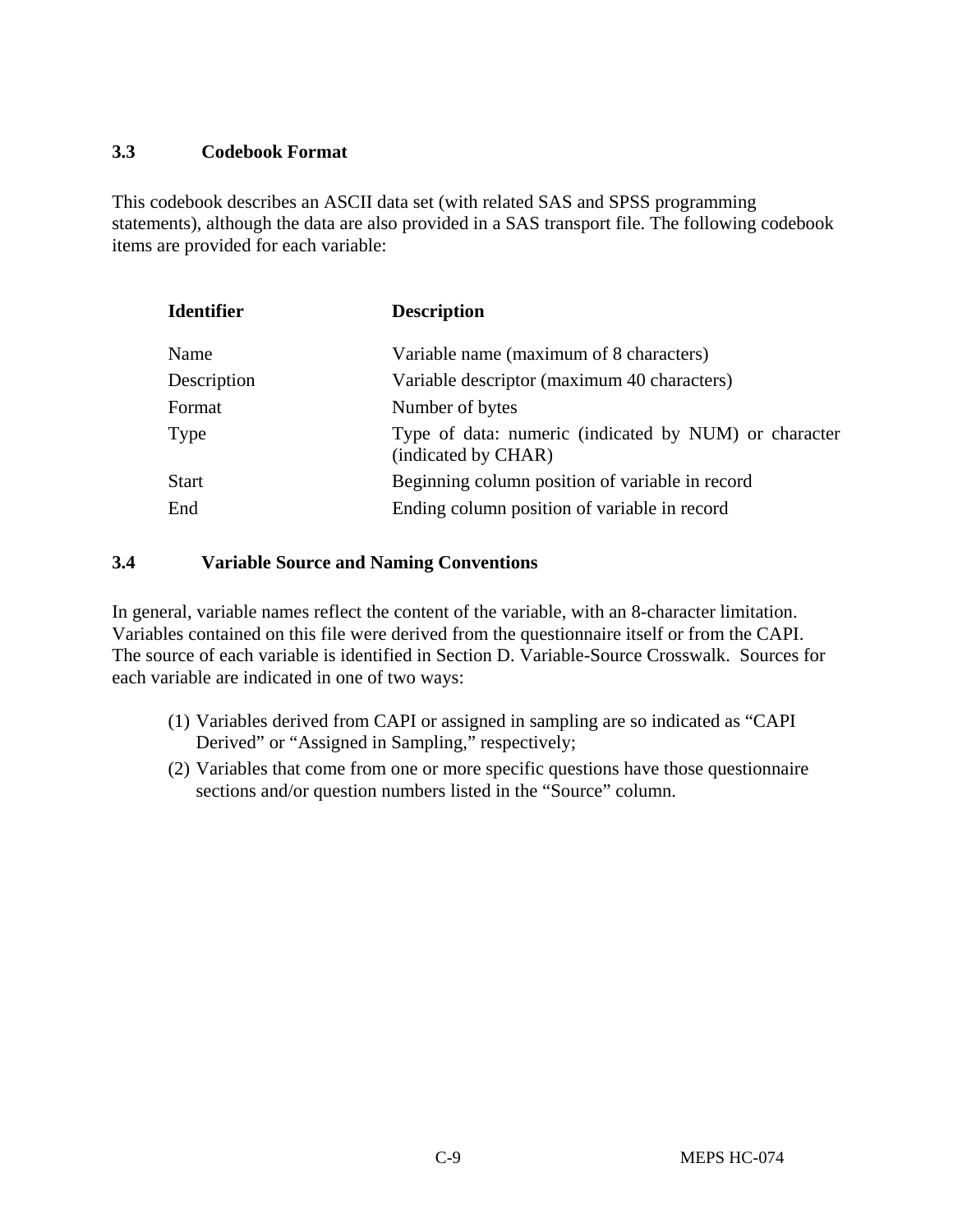#### **D. Variable-Source Crosswalk**

#### **FOR MEPS PUBLIC USE RELEASE HC-074**

# **SURVEY ADMINISTRATION VARIABLES - PUBLIC USE**

| <b>VARIABLE</b>                                  | <b>DESCRIPTION</b>               | <b>SOURCE</b>        |
|--------------------------------------------------|----------------------------------|----------------------|
| <b>JOBSIDX</b>                                   | <b>JOBS ID Number</b>            | <b>CAPI</b> Derived  |
| <b>DUPERSID</b><br>Sample Person ID (DUID + PID) |                                  | Assigned in Sampling |
| <b>DUID</b>                                      | Dwelling Unit ID                 | Assigned in Sampling |
| <b>PID</b>                                       | Person Number                    | Assigned in Sampling |
| <b>RN</b>                                        | Round                            | <b>CAPI</b> Derived  |
| <b>JOBSN</b>                                     | <b>JOBS</b> Number               | <b>CAPI</b> Derived  |
| <b>PANEL</b>                                     | Panel to which Jobholder Belongs | Assigned in Sampling |

#### **EMPLOYMENT VARIABLES - PUBLIC USE**

| <b>VARIABLE</b> | <b>DESCRIPTION</b>                     | <b>SOURCE</b>                                                          |
|-----------------|----------------------------------------|------------------------------------------------------------------------|
| <b>JOBTYPE</b>  | Self-Employed or Work for Someone Else | EM05, EM11, EM18, EM27,<br>EM40, EM53, EM70, EM82                      |
| <b>JSTRTM</b>   | Job Start Date – Month                 | EM10OV1-2, EM16OV1-2,<br>EM25OV1-2, EM34OV1-2,<br>EM47OV1-2, EM60OV1-2 |
| <b>JSTRTD</b>   | Job Start Date – Day                   | EM10OV1, EM16OV1,<br>EM25OV1, EM34OV1,<br>EM47OV1, EM60OV1             |
| <b>JSTRTY</b>   | Job Start Date – Year                  | EM10, EM16, EM25, EM34,<br>EM47, EM60                                  |
| <b>JSTOPM</b>   | Job Stop Date – Month                  | EM35OV1-2, EM48OV1-2,<br>EM61OV1-2, EM66OV1-2,<br>EM89OV1-2, RJ09      |
| <b>JSTOPD</b>   | Job Stop Date – Day                    | EMJ35OV1, EM48OV1,<br>EM61OV1, EM66OV1,<br>EM89OV1, RJ09               |
| <b>JSTOPY</b>   | Job Stop Date – Year                   | EM35, EM48, EM61, EM66,<br>EM89, RJ09                                  |
| <b>RETIRJOB</b> | Person Retired from This Job           | <b>EM80</b>                                                            |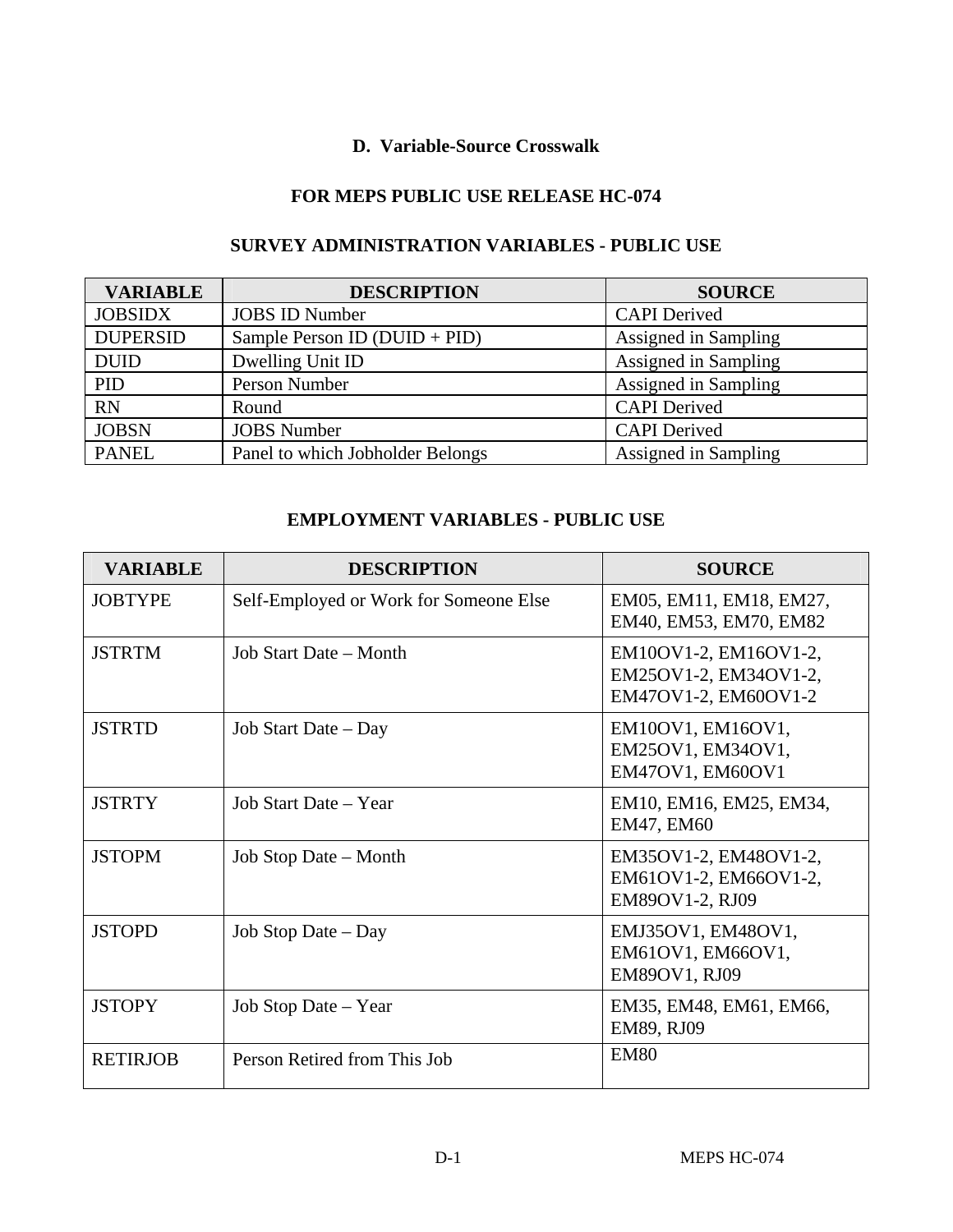| <b>VARIABLE</b> | <b>DESCRIPTION</b>                            | <b>SOURCE</b>             |
|-----------------|-----------------------------------------------|---------------------------|
| <b>SUBTYPE</b>  | Job Sub Type                                  | <b>EM</b> and RJ Sections |
| <b>MAIN_JOB</b> | <b>Still Main Job or Business</b>             | RJ01A                     |
| <b>DIFFWAGE</b> | Any Change in Wage Amount                     | RJ02                      |
| WHY_DIFF        | Why Wages Changed                             | RJ03                      |
| <b>WORKSTAT</b> | <b>Full or Part Time</b>                      | <b>RJ04</b>               |
| Y_CHANGE        | Why Change in Full/Part Time Status           | <b>RJ05</b>               |
| <b>STILLWRK</b> | Still Work at Establishment/Miscellaneous Job | <b>RJ06</b>               |
| <b>OFFTAKEI</b> | Offered Insurance and Now Take                | RJ07                      |
| <b>NOWTAKEI</b> | Now Offered and Take Insurance                | RJ08, RJ08A               |
| <b>ELIGINSR</b> | Reason Not Eligible For Insurance             | <b>EM115B</b>             |
| <b>ANYINS</b>   | Is Insurance Offered To Any Employees?        | <b>EM115A</b>             |
| WHY_LEFT        | Reason Why Not at Job Now                     | RJ10                      |
| <b>NUMEMPS</b>  | Establishment Size-Non-Self-Employed Job      | <b>EM91</b>               |
| <b>ESTMATE1</b> | Categorical Approximate Establishment Size    | <b>EM92</b>               |
| <b>MORELOC</b>  | More Than One Location                        | <b>EM93</b>               |
| <b>BUSINC</b>   | <b>Business Incorporated</b>                  | <b>EM94</b>               |
| <b>PROPRIET</b> | Proprietorship or Partnership                 | <b>EM95</b>               |
| <b>TYPEEMPL</b> | <b>Employee Type</b>                          | <b>EM96</b>               |
| <b>YLEFT</b>    | No Job Reason                                 | <b>EM101</b>              |
| <b>YNOBUSN</b>  | Why No Business                               | EM102                     |
| <b>RECALL</b>   | Recall Within 30 Days                         | <b>EM103</b>              |
| <b>HRSPRWK</b>  | Number of Hours Worked Per Week               | EM104, EM111              |
| HRS35WK         | Work at least 35 Hours Per Week               | <b>EM105</b>              |
| <b>APXHRDAY</b> | Approximate # of Hours Worked Per Day         | <b>EM106</b>              |
| <b>SICKPAY</b>  | Does Person Have Paid Sick Leave              | <b>EM107</b>              |
| <b>PAYDRVST</b> | Is There Paid Sick Leave for Dr's Visits      | <b>EM108</b>              |
| <b>PAYVACTN</b> | Does Person Get Paid Vacation                 | <b>EM109</b>              |
| <b>RETIRPLN</b> | Does Person Have Pension/Retirement Plan      | <b>EM110</b>              |
| <b>WKLYAMT</b>  | <b>Usual Weekly Gross Income</b>              | EM112                     |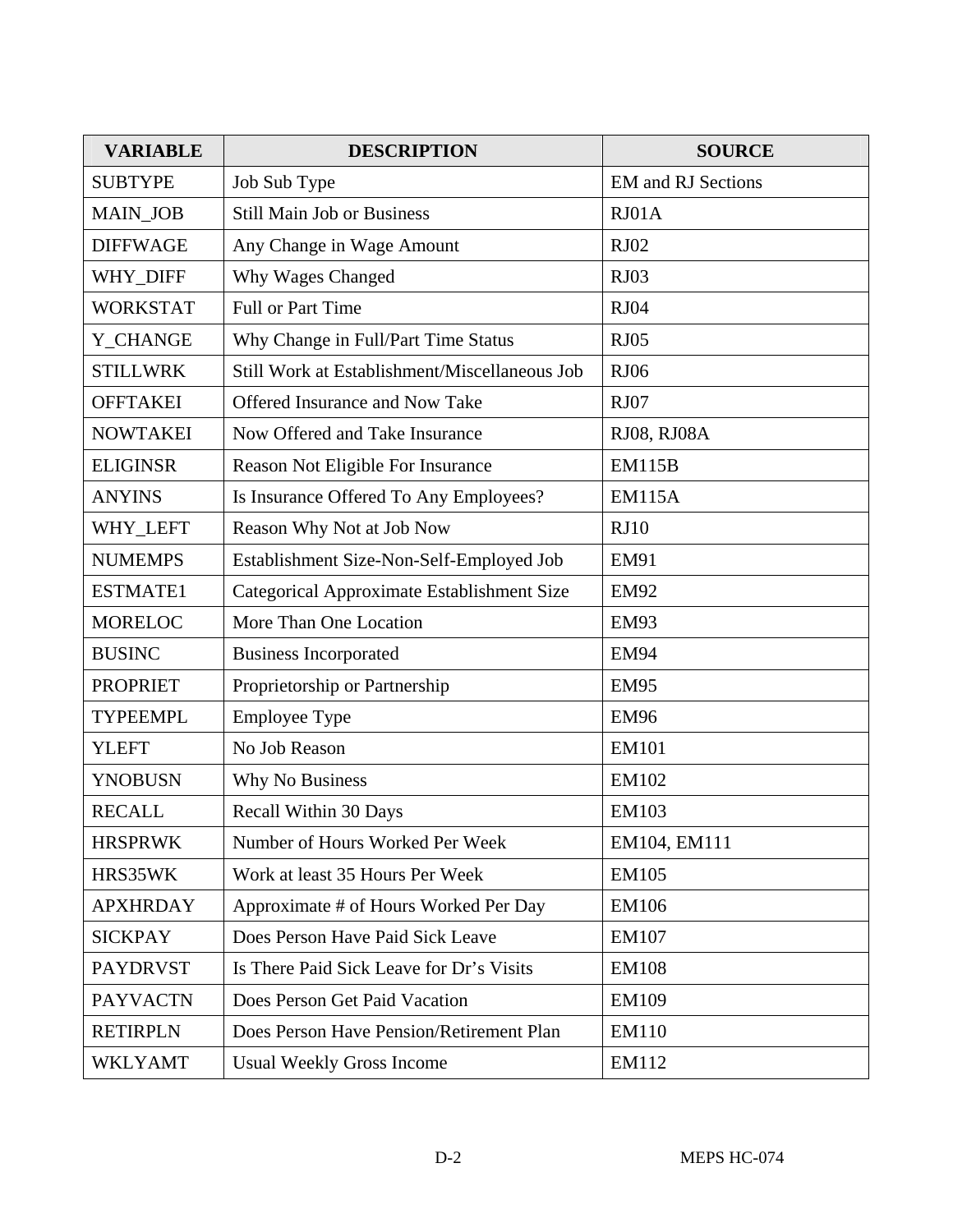| <b>VARIABLE</b> | <b>DESCRIPTION</b>                                          | <b>SOURCE</b>    |
|-----------------|-------------------------------------------------------------|------------------|
| <b>EMPLINS</b>  | Have Health Insurance through This Job                      | EM113            |
| <b>OFFRDINS</b> | Offered Insurance But Chose Not to Take                     | <b>EM114</b>     |
| <b>DIFFPLNS</b> | Choice of Different Health Insurance Plans                  | <b>EM115</b>     |
| <b>INUNION</b>  | Belong to Labor Union at Job                                | EM116            |
| <b>PROVDINS</b> | Who Provides Health Insurance                               | <b>EM117</b>     |
| <b>HHMEMBER</b> | Any Other HH Member Work at This Business                   | EM122            |
| <b>NUMFMEMB</b> | How Many HH Members Work There                              | <b>EM123</b>     |
| <b>TOTLEMP</b>  | Establishment Size-Self-Employed Job                        | EM124, RJ08B     |
| <b>SALARIED</b> | Is Person Salaried, Paid by the Hour, etc.                  | EW01             |
| <b>HOWPAID</b>  | How Is Person Paid                                          | <b>EW02</b>      |
| <b>DAYWAGE</b>  | Person's Daily Wage Rate                                    | EW03             |
| <b>HRSPRDY</b>  | Number of Hours Person Worked in One Day                    | <b>EW04</b>      |
| <b>MAKEAMT</b>  | How Much Money Does Person Make                             | <b>EW05</b>      |
| <b>PERUNIT</b>  | Period for which Person Is Paid                             | <b>EW05OV1</b>   |
| MORE10          | Person Makes More or Less than \$10/Hour                    | EW08, EW14, EW20 |
| MORE15          | Person Makes More or Less than \$15/Hour                    | EW09, EW15, EW21 |
| <b>MOREMINM</b> | Person Makes More or Less than Minimum<br>Wage              | EW10, EW16, EW22 |
| <b>OVRTIMHR</b> | Overtime Pay Rate Per Hour                                  | <b>EW06</b>      |
| <b>GROSSPAY</b> | Person's Salary Before Taxes (Gross)                        | EW11             |
| <b>GROSSPER</b> | Period in which Gross Salary Was Earned                     | <b>EW11OV1</b>   |
| <b>SALRYWKS</b> | Number of Weeks Per Year on which Salary is<br><b>Based</b> | <b>EW12</b>      |
| <b>OTHRTYPE</b> | Type of Overtime Pay                                        | <b>EW19</b>      |
| <b>EARNTIPS</b> | Does Person Earn Tips                                       | EW23_01          |
| <b>EARNBONS</b> | Does Person Earn Bonuses                                    | EW23_02          |
| <b>EARNCOMM</b> | Does Person Earn Commission                                 | EW23_03          |
| <b>OTHRWAGE</b> | Overtime Pay Rate Per Hour                                  | <b>EW19OV1</b>   |
| <b>TIPSUNIT</b> | Period on which Tip Earnings are Based                      | EW24AOV1         |
| <b>TIPSAMT</b>  | How Much Are Person's Tips                                  | EW24A            |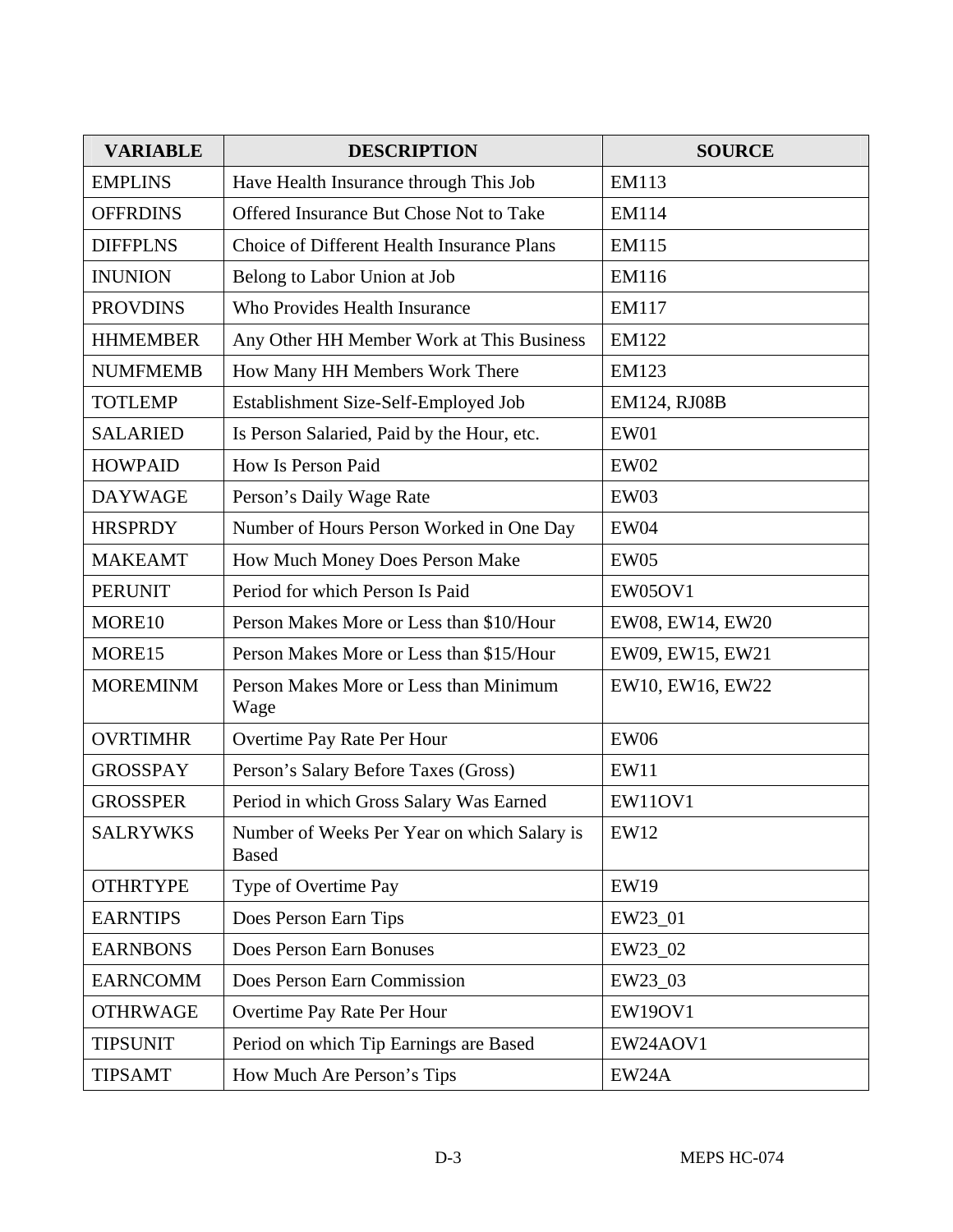| <b>VARIABLE</b> | <b>DESCRIPTION</b>                            | <b>SOURCE</b>                         |  |  |  |
|-----------------|-----------------------------------------------|---------------------------------------|--|--|--|
| <b>BONSUNIT</b> | Period on which Bonuses are Based             | EW24BOV1                              |  |  |  |
| <b>BONSAMT</b>  | How Much Are Person's Bonuses                 | EW24B                                 |  |  |  |
| <b>COMMUNIT</b> | Period on which Commissions Are Based         | EW24COV1                              |  |  |  |
| <b>COMMAMT</b>  | How Much Are Person's Commissions             | EW24C                                 |  |  |  |
| <b>HRLYWAGE</b> | How Much Person Makes Per Hour                | EW07, EW13, EW18                      |  |  |  |
| <b>JOBHASHI</b> | Does Person Have Health Insurance at This Job | EM17, EM26, EM39, EM52,<br>EM69, EM81 |  |  |  |
| <b>STILLAT</b>  | Still Work at Establishment/Main Job          | RJ01                                  |  |  |  |
| <b>ESTBTHRU</b> | Offered Insurance, Did Not Take (Review)      | RJ08AA                                |  |  |  |
| <b>SESNLJOB</b> | Is Job Seasonal?                              | EM105D, EM111D; RJ01AAA,<br>RJ06AA    |  |  |  |
| <b>TEMPJOB</b>  | Is Job Temporary?                             | EM105C, EM111C; RJ01AA,<br>RJO6A      |  |  |  |
| <b>INSESTB</b>  | Insur Offered Any Employees (Review)?         | RJ08AAA                               |  |  |  |
| <b>NELIGINS</b> | Reason Not Eligible For Insur (Review)        | RJ08AAAA                              |  |  |  |
| <b>HRSALBAS</b> | Hours on which Salary Is Based                | EW17                                  |  |  |  |
| <b>INDCODEX</b> | <b>Condensed Industry Code</b>                | <b>EM98</b>                           |  |  |  |
| <b>OCCCODEX</b> | <b>Condensed Occupation Code</b>              | EM99, EM100                           |  |  |  |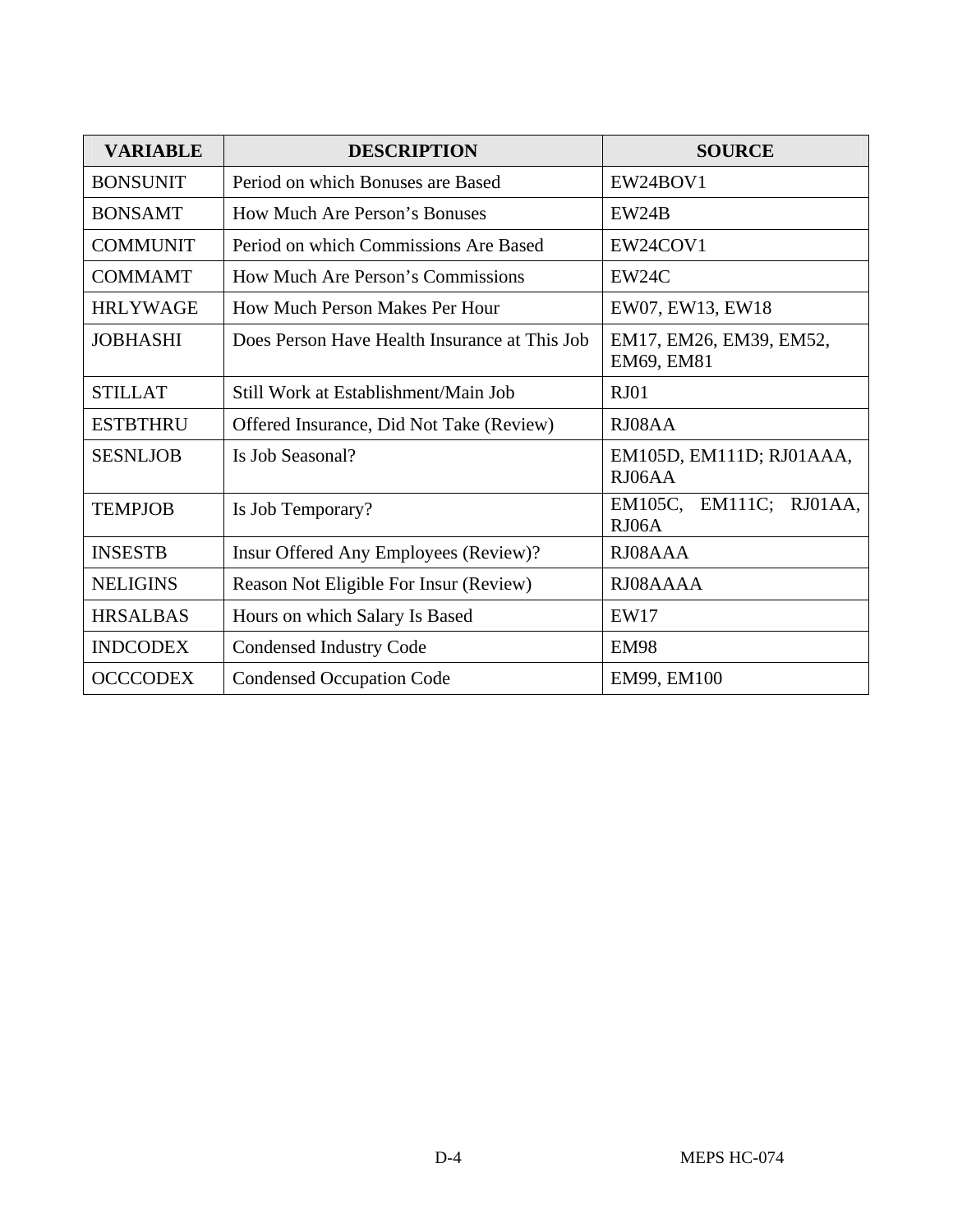**Appendix 1: Sample SAS Program**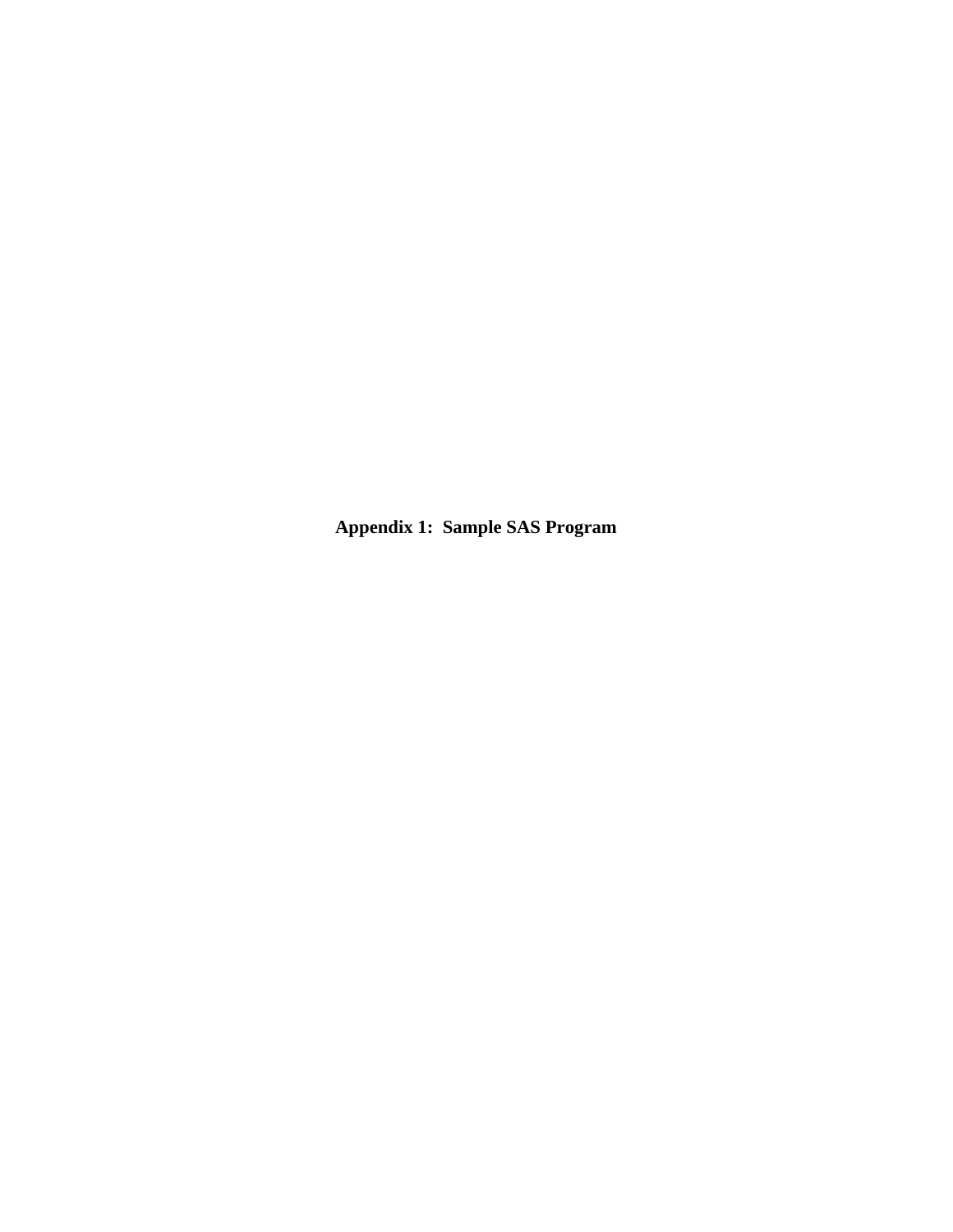NOTE: Copyright (c) 1999-2001 by SAS Institute Inc., Cary, NC, USA. NOTE: SAS (r) Proprietary Software Release 8.2 (TS2M0)

/\* APP03.sas \*/

```
1 OPTIONS LS=132 PS=79;
2 
3 /****************************************************************************/ 
4 /* Program Name: SAMPLE.SAS */ 
5 \hspace{1cm} /* \hspace{1cm} \hspace{1cm} \hspace{1cm} \hspace{1cm} \hspace{1cm} \hspace{1cm} \hspace{1cm} \hspace{1cm} \hspace{1cm} \hspace{1cm} \hspace{1cm} \hspace{1cm} \hspace{1cm} \hspace{1cm} \hspace{1cm} \hspace{1cm} \hspace{1cm} \hspace{1cm} \hspace{1cm} \hspace{1cm} \hspace{16 /* Description: This job provides an example of how to get job info */ 
7 \frac{7}{18} /* from Round 1 or Round 2 in the FY2002 JOBS file when \frac{7}{18} a Round 3 current main job in the FY2003 JOBS file \frac{7}{18}8 /* a Round 3 current main job in the FY2003 JOBS file */<br>9 /* is a continuation job. \uparrow */
                   9 /* is a continuation job. */ 
10 \frac{1}{\sqrt{2}} \frac{1}{\sqrt{2}} \frac{1}{\sqrt{2}} \frac{1}{\sqrt{2}} \frac{1}{\sqrt{2}} \frac{1}{\sqrt{2}} \frac{1}{\sqrt{2}} \frac{1}{\sqrt{2}} \frac{1}{\sqrt{2}} \frac{1}{\sqrt{2}} \frac{1}{\sqrt{2}} \frac{1}{\sqrt{2}} \frac{1}{\sqrt{2}} \frac{1}{\sqrt{2}} \frac{1}{\sqrt{2}} \frac{1}{\sqrt{2}} \frac{1}{\sqrt{211 \frac{1}{4} /* This example creates a dataset of Round 3 continuation */<br>12 \frac{1}{4} \frac{1}{4} JOBS records with a SICKPAYX variable copied from the */
12 \frac{1}{x} \frac{1}{x} JOBS records with a SICKPAYX variable copied from the \frac{x}{x} 13
13 /* Round 1 or Round 2 newly reported job. */ 
                   14 /***************************************************************************/ 
15 
16 libname jobs03 "c:\mydata\jobs03";
NOTE: Libref JOBS03 was successfully assigned as follows: 
       Engine: V8 
 Physical Name: c:\mydata\jobs03 
                libname jobs02 "c:\mydata\jobs02";
NOTE: Libref JOBS02 was successfully assigned as follows: 
      Engine:
       Physical Name: c:\mydata\jobs03 
18 
19 /* Select continuing Panel 7, Round 3 Current Main JOBS */ 
20 /* (SUBTYPE=1, STILLAT=1) from the FY 2003 JOBS file and */ 
21 /* print selected variables from the first 20 observations */ 
22 
23 data j03r3; 
24 set jobs03.H74;<br>25 if
                                          panel=7
26 and rn=3 
27 and subtype=1 
28 and stillat=1 
29 and sickpay=-1;<br>30 run;
                    run;
NOTE: There were 56860 observations read from the data set JOBS03.H74. 
NOTE: The data set WORK.J03R3 has 5889 observations and 87 variables. 
NOTE: DATA statement used:<br>real time 3.62 seconds
     real time
       cpu time 0.26 seconds 
31 
32 proc print data=j03r3 (obs=20); 
33 title 'Print Sample of Continuation Round 3 Records'; 
                           var dupersid panel rn jobsn subtype stillat sickpay;
35 run; 
NOTE: There were 20 observations read from the data set WORK.J03R3. 
NOTE: The PROCEDURE PRINT printed page 1. 
NOTE: PROCEDURE PRINT used: 
      real time 0.43 seconds
```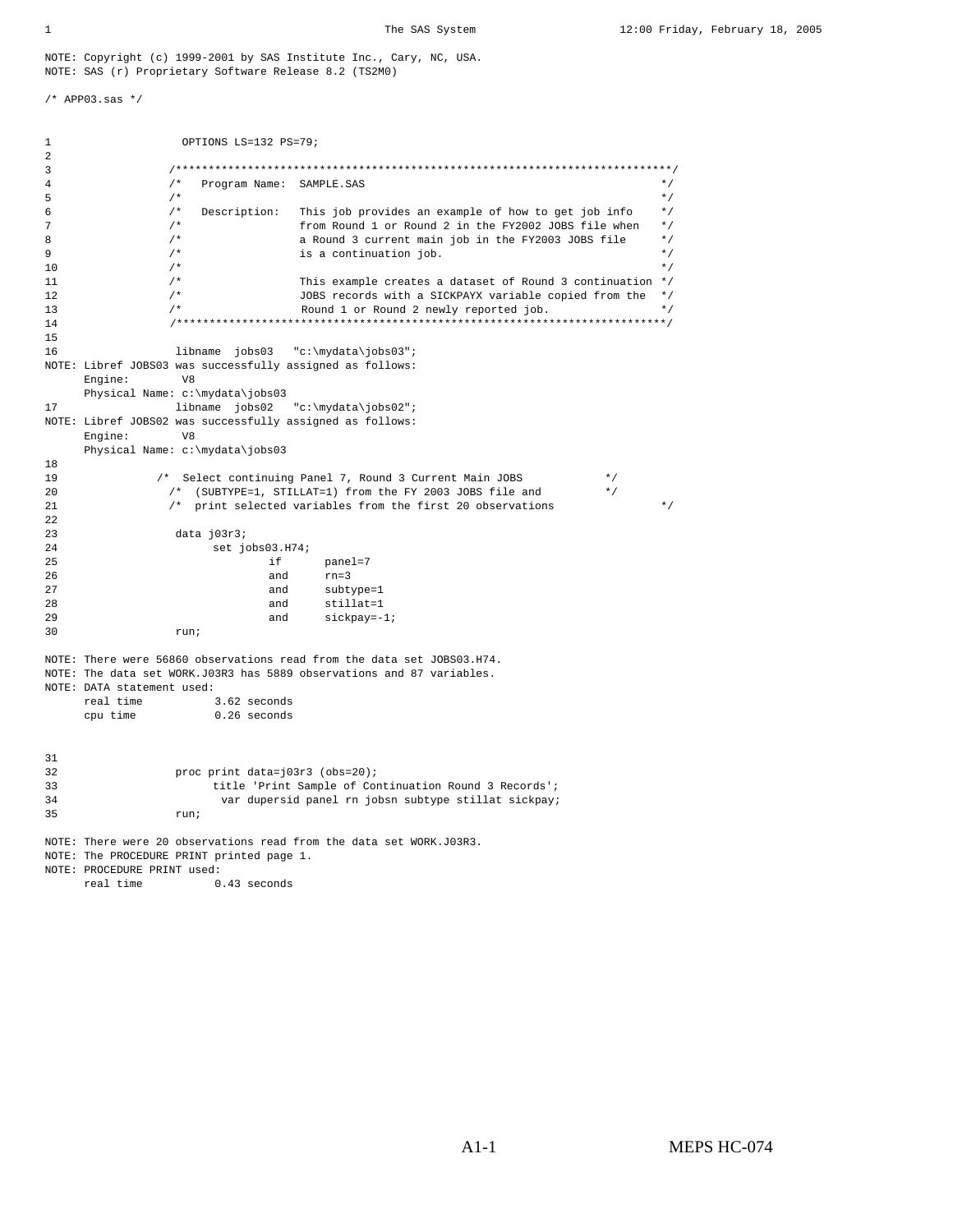| 36       |                                                                                                                                                                               |
|----------|-------------------------------------------------------------------------------------------------------------------------------------------------------------------------------|
| 37       |                                                                                                                                                                               |
| 38<br>39 | /* Select newly reported Panel 7 Current Main JOBS records from */<br>/* the FY 2002 JOBS file and print selected variables from the<br>$*$ /                                 |
| 40       | /* first 20 observations.<br>$\star$ /                                                                                                                                        |
| 41       |                                                                                                                                                                               |
| 42<br>43 | data j0212;<br>set jobs02.H63;                                                                                                                                                |
| 44       | if<br>subtype=1                                                                                                                                                               |
| 45       | $stillat=-1$<br>and                                                                                                                                                           |
| 46<br>47 | panel=7<br>and<br>rn in $(1,2)$ ;                                                                                                                                             |
| 48       | and<br>run;                                                                                                                                                                   |
|          | NOTE: There were 67028 observations read from the data set JOBS02.H63.<br>NOTE: The data set WORK.J0212 has 8293 observations and 87 variables.<br>NOTE: DATA statement used: |
|          | real time<br>2.54 seconds                                                                                                                                                     |
|          | $0.28$ seconds<br>cpu time                                                                                                                                                    |
|          |                                                                                                                                                                               |
| 49       |                                                                                                                                                                               |
| 50       | proc print data=j0212 (obs=20);                                                                                                                                               |
| 51       | title 'Print Sample of Newly Reported Round 1 and Round 2 Records';                                                                                                           |
| 52<br>53 | var dupersid panel rn jobsn subtype stillat sickpay;<br>run;                                                                                                                  |
|          | NOTE: There were 20 observations read from the data set WORK.J0212.                                                                                                           |
|          | NOTE: The PROCEDURE PRINT printed page 2.                                                                                                                                     |
|          | NOTE: PROCEDURE PRINT used:<br>real time<br>$0.00$ seconds                                                                                                                    |
|          | $0.00$ seconds<br>cpu time                                                                                                                                                    |
|          |                                                                                                                                                                               |
|          |                                                                                                                                                                               |
| 54<br>55 | proc freq data=j0212;                                                                                                                                                         |
| 56       | tables sickpay/list missing;                                                                                                                                                  |
| 57       | title 'Sickpay Value of FY2002 Round 1 and Round 2 Newly Reported CMJs';                                                                                                      |
| 58       | run;                                                                                                                                                                          |
|          | NOTE: There were 8293 observations read from the data set WORK.J0212.<br>NOTE: The PROCEDURE FREQ printed page 3.                                                             |
|          | NOTE: PROCEDURE FREQ used:                                                                                                                                                    |
|          | 0.07 seconds<br>real time                                                                                                                                                     |
|          | $0.00$ seconds<br>cpu time                                                                                                                                                    |
|          |                                                                                                                                                                               |
| 59       |                                                                                                                                                                               |
| 60<br>61 | /* Prepare FY02 and FY03 data for merge<br>$\star$ /                                                                                                                          |
| 62       |                                                                                                                                                                               |
| 63       | proc sort data=j03r3;                                                                                                                                                         |
| 64<br>65 | by dupersid jobsn;<br>run;                                                                                                                                                    |
|          | NOTE: There were 5889 observations read from the data set WORK.J03R3.                                                                                                         |
|          | NOTE: The data set WORK.J03R3 has 5889 observations and 87 variables.<br>NOTE: PROCEDURE SORT used:                                                                           |
|          | real time<br>0.26 seconds                                                                                                                                                     |
|          | $0.14$ seconds<br>cpu time                                                                                                                                                    |
|          |                                                                                                                                                                               |
| 66       |                                                                                                                                                                               |
| 67       | proc sort data=j0212;                                                                                                                                                         |
| 68       | by dupersid jobsn;                                                                                                                                                            |
| 69       | run;                                                                                                                                                                          |
|          | NOTE: There were 8293 observations read from the data set WORK.J0212.                                                                                                         |
|          | NOTE: The data set WORK.J0212 has 8293 observations and 87 variables.                                                                                                         |
|          | NOTE: PROCEDURE SORT used:<br>$0.23$ seconds<br>real time                                                                                                                     |
|          | 0.21 seconds<br>cpu time                                                                                                                                                      |
|          |                                                                                                                                                                               |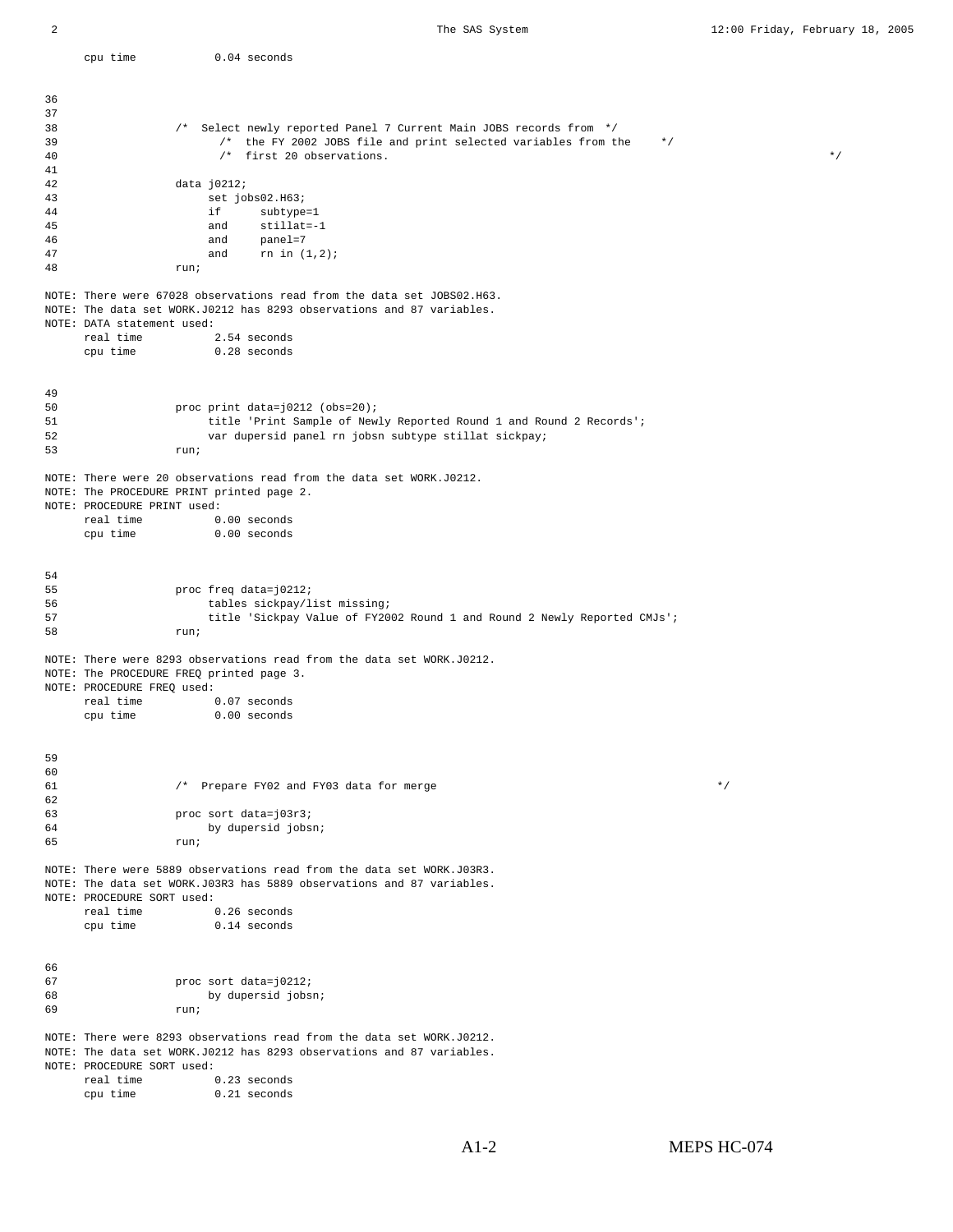71 72 /\* Create a dataset (J03R3F) that includes all variables  $\star/$   $\star/$  73  $\star/$  for the continuation Round 3 Current Main JOBS and create  $\star/$  $/*$  for the continuation Round 3 Current Main JOBS and create 74 /\* the new variable SICKPAYX by copying SICKPAY from the  $\star/$ <br>75 /\* corresponding Round 1 or Round 2 newly reported job record.  $\star/$  $\prime^*$  corresponding Round 1 or Round 2 newly reported job record. 76 77 data j03r3f;<br>78 merge j 78 merge j03r3 (in=a) j0212 (in=b keep = dupersid jobsn sickpay 79 rename=(sickpay=SICKPAYX));<br>80 by dupersid jobsn; by dupersid jobsn; 81 if a and b; 82 run; NOTE: There were 5889 observations read from the data set WORK.J03R3. NOTE: There were 8293 observations read from the data set WORK.J0212. NOTE: The data set WORK.J03R3F has 5888 observations and 88 variables. NOTE: DATA statement used: real time  $0.12$  seconds<br>cpu time  $0.12$  seconds  $0.12$  seconds 83 84 proc freq data=j03r3f;<br>85 bables sickpay\*si 85 tables sickpay\*sickpayx/list missing;<br>86 title1 'Diagnostic Post-Merge - Sick title1 'Diagnostic Post-Merge - Sickpay \* Sickpayx'; 87 title2 'Round 3 Continuation Current Main Jobs Only';<br>88 mun: 88 run; NOTE: There were 5888 observations read from the data set WORK.J03R3F. NOTE: The PROCEDURE FREQ printed page 4. NOTE: PROCEDURE FREQ used:<br>real time 0.04 seconds real time cpu time 0.00 seconds 89 OPTIONS LS=132 PS=79; 91 92 /\*\*\*\*\*\*\*\*\*\*\*\*\*\*\*\*\*\*\*\*\*\*\*\*\*\*\*\*\*\*\*\*\*\*\*\*\*\*\*\*\*\*\*\*\*\*\*\*\*\*\*\*\*\*\*\*\*\*\*\*\*\*\*\*\*\*/ NOTE: SAS Institute Inc., SAS Campus Drive, Cary, NC USA 27513-2414 NOTE: The SAS System used:

real time 9.76 seconds<br>cpu time 1.49 seconds 1.49 seconds

70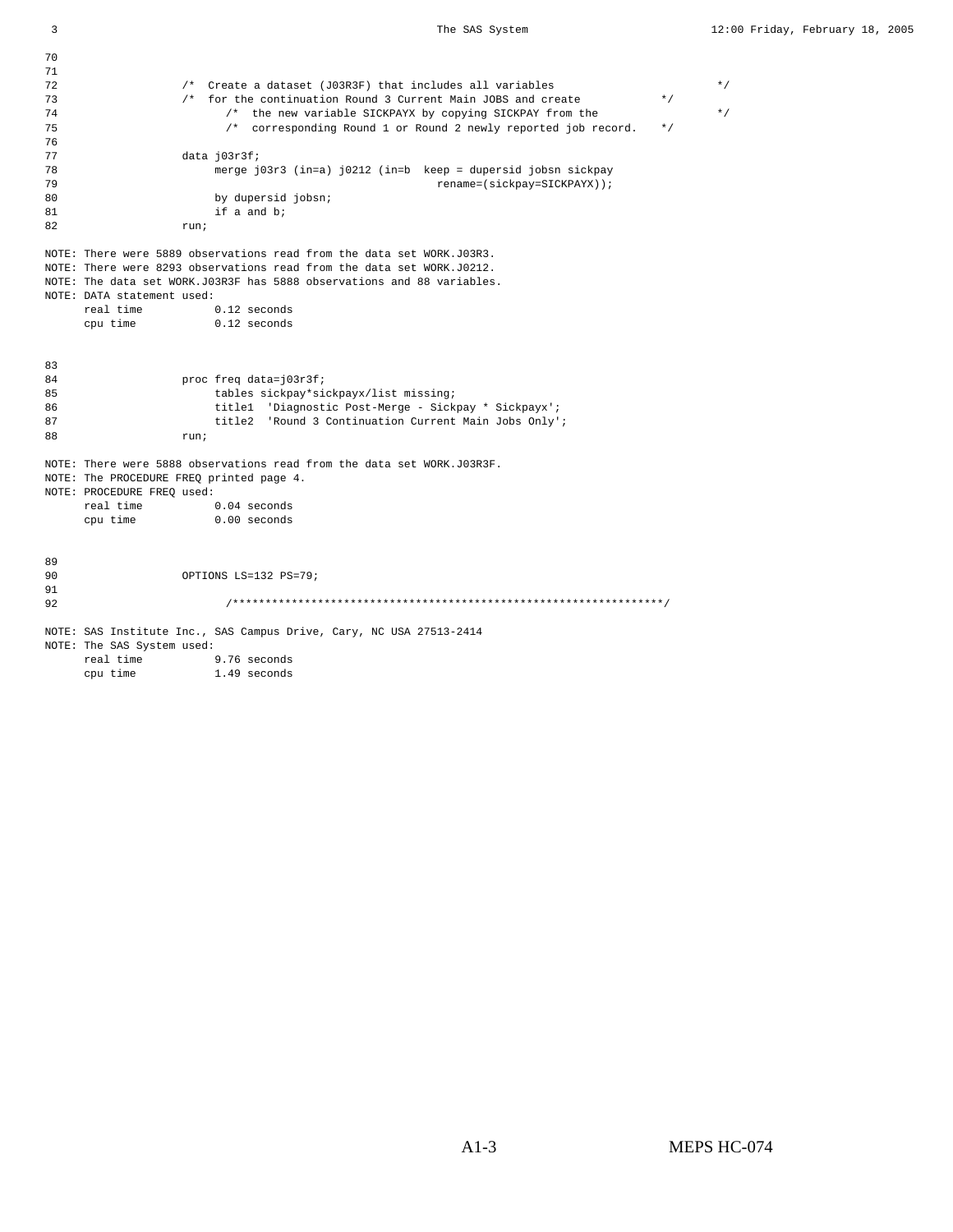| Obs            | DUPERSID | PANEL          | $\mathbb{R}\mathbb{N}$ | <b>JOBSN</b> | <b>SUBTYPE</b> | <b>STILLAT</b> | SICKPAY |
|----------------|----------|----------------|------------------------|--------------|----------------|----------------|---------|
|                |          |                |                        |              |                |                |         |
| 1              | 20002014 | 7              | 3                      | 2            | 1              |                | $-1$    |
| $\mathfrak{D}$ | 20002068 | 7              | 3                      | 2            |                |                | $-1$    |
| 3              | 20003019 | 7              | 3                      |              |                |                | $-1$    |
| 4              | 20003026 | 7              | 3                      |              |                |                | $-1$    |
| 5              | 20003030 | 7              | 3                      |              |                |                | $-1$    |
| 6              | 20007016 | 7              | 3                      |              |                |                | $-1$    |
| 7              | 20007023 | $\overline{7}$ | 3                      | $\mathbf{1}$ |                |                | $-1$    |
| 8              | 20014017 | 7              | 3                      |              |                |                | $-1$    |
| 9              | 20015019 | 7              | 3                      | 1            |                |                | $-1$    |
| 10             | 20015026 | 7              | 3                      |              |                |                | $-1$    |
| 11             | 20016030 | 7              | 3                      | 1            |                |                | $-1$    |
| 12             | 20016047 | 7              | 3                      |              |                |                | $-1$    |
| 13             | 20016053 | 7              | 3                      | 1            |                |                | $-1$    |
| 14             | 20016065 | 7              | 3                      | 1            |                |                | $-1$    |
| 15             | 20021010 | 7              | 3                      |              |                |                | $-1$    |
| 16             | 20022039 | 7              | 3                      |              |                |                | $-1$    |
| 17             | 20025021 | 7              | 3                      | 1            |                |                | $-1$    |
| 18             | 20027010 | 7              | 3                      |              |                |                | $-1$    |
| 19             | 20029018 | 7              | 3                      |              |                |                | $-1$    |
| 20             | 20029025 | 7              | 3                      |              |                |                | $-1$    |
|                |          |                |                        |              |                |                |         |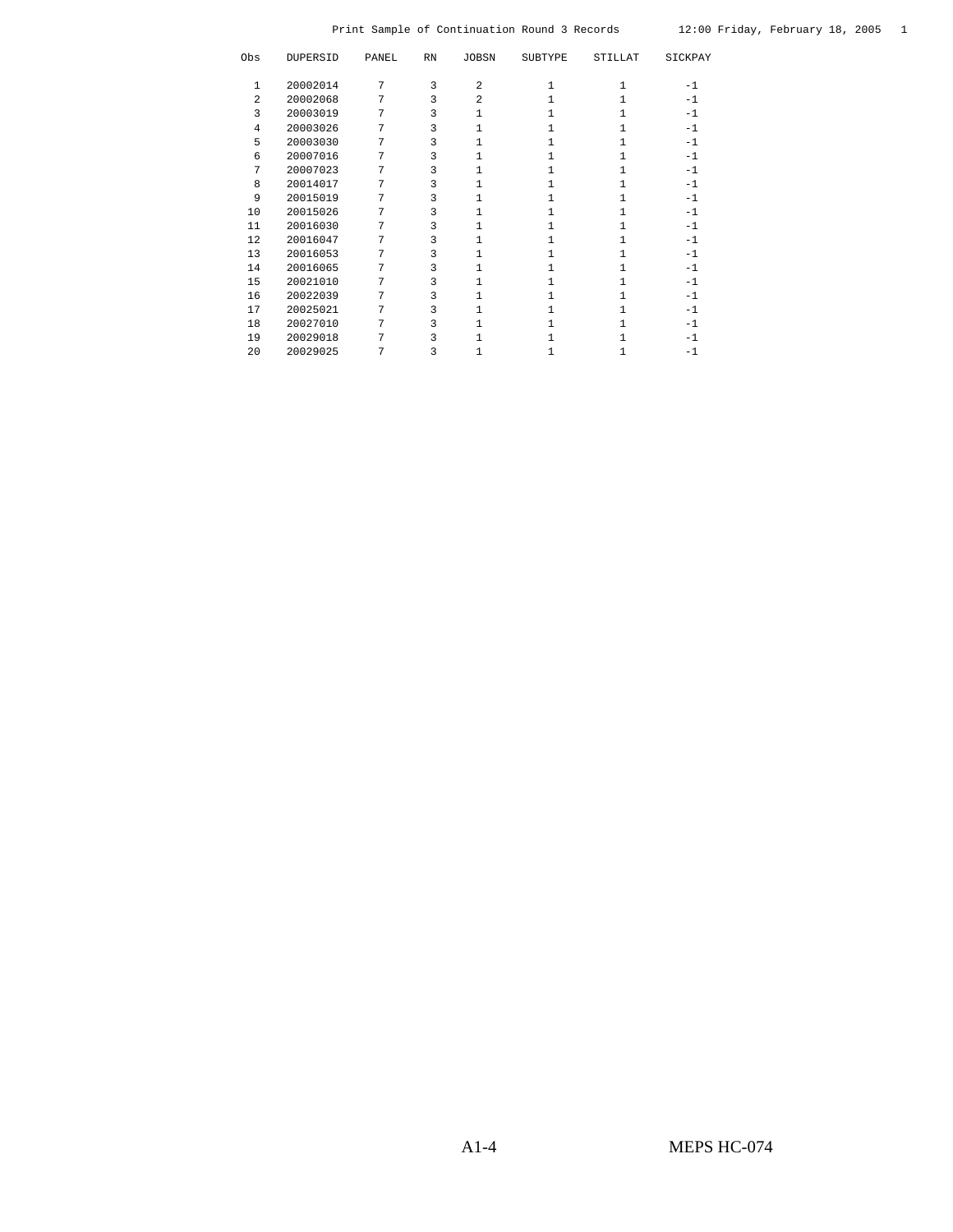| 20002014<br>7<br>$-1$<br>1<br>1<br>1<br>1<br>$\overline{a}$<br>2<br>20002014<br>7<br>2<br>$\overline{a}$<br>$-1$<br>2<br>3<br>20002068<br>7<br>1<br>1<br>$-1$<br>$\overline{a}$<br>$\overline{a}$<br>7<br>$\overline{a}$<br>20002068<br>$-1$<br>4<br>1<br>5<br>20003019<br>7<br>$-1$<br>1<br>$-1$<br>20003026<br>7<br>$\overline{a}$<br>6<br>$-1$<br>1<br>7<br>20003030<br>7<br>$\overline{a}$<br>1<br>$-1$<br>8<br>20007016<br>7<br>$\mathbf{1}$<br>$-1$<br>1<br>1<br>9<br>20007023<br>7<br>$\mathbf{1}$<br>$-1$<br>1<br>$\overline{7}$<br>10<br>20013017<br>$\mathbf{1}$<br>$-1$<br>2<br>1<br>20014017<br>7<br>11<br>1<br>1<br>$-1$<br>1<br>1<br>7<br>12<br>20015019<br>$\mathbf{1}$<br>$-1$<br>1<br>7<br>13<br>20015026<br>$\mathbf{1}$<br>$-1$<br>$\overline{a}$<br>20016013<br>7<br>2<br>14<br>1<br>$-1$<br>20016016<br>7<br>15<br>$-1$<br>1<br>-1<br>16<br>20016030<br>7<br>2<br>1<br>$-1$<br>1<br>7<br>17<br>20016047<br>1<br>$-1$<br>$-9$<br>1<br>18<br>20016053<br>7<br>2<br>1<br>$\mathbf{1}$<br>$-1$ | Obs | DUPERSID | PANEL | $\mathbb{R}\mathbb{N}$ | <b>JOBSN</b> | <b>SUBTYPE</b> | STILLAT | SICKPAY        |
|-----------------------------------------------------------------------------------------------------------------------------------------------------------------------------------------------------------------------------------------------------------------------------------------------------------------------------------------------------------------------------------------------------------------------------------------------------------------------------------------------------------------------------------------------------------------------------------------------------------------------------------------------------------------------------------------------------------------------------------------------------------------------------------------------------------------------------------------------------------------------------------------------------------------------------------------------------------------------------------------------------------------|-----|----------|-------|------------------------|--------------|----------------|---------|----------------|
|                                                                                                                                                                                                                                                                                                                                                                                                                                                                                                                                                                                                                                                                                                                                                                                                                                                                                                                                                                                                                 |     |          |       |                        |              |                |         |                |
|                                                                                                                                                                                                                                                                                                                                                                                                                                                                                                                                                                                                                                                                                                                                                                                                                                                                                                                                                                                                                 |     |          |       |                        |              |                |         | $\overline{a}$ |
|                                                                                                                                                                                                                                                                                                                                                                                                                                                                                                                                                                                                                                                                                                                                                                                                                                                                                                                                                                                                                 |     |          |       |                        |              |                |         |                |
|                                                                                                                                                                                                                                                                                                                                                                                                                                                                                                                                                                                                                                                                                                                                                                                                                                                                                                                                                                                                                 |     |          |       |                        |              |                |         |                |
|                                                                                                                                                                                                                                                                                                                                                                                                                                                                                                                                                                                                                                                                                                                                                                                                                                                                                                                                                                                                                 |     |          |       |                        |              |                |         |                |
|                                                                                                                                                                                                                                                                                                                                                                                                                                                                                                                                                                                                                                                                                                                                                                                                                                                                                                                                                                                                                 |     |          |       |                        |              |                |         |                |
|                                                                                                                                                                                                                                                                                                                                                                                                                                                                                                                                                                                                                                                                                                                                                                                                                                                                                                                                                                                                                 |     |          |       |                        |              |                |         |                |
|                                                                                                                                                                                                                                                                                                                                                                                                                                                                                                                                                                                                                                                                                                                                                                                                                                                                                                                                                                                                                 |     |          |       |                        |              |                |         |                |
|                                                                                                                                                                                                                                                                                                                                                                                                                                                                                                                                                                                                                                                                                                                                                                                                                                                                                                                                                                                                                 |     |          |       |                        |              |                |         |                |
|                                                                                                                                                                                                                                                                                                                                                                                                                                                                                                                                                                                                                                                                                                                                                                                                                                                                                                                                                                                                                 |     |          |       |                        |              |                |         |                |
|                                                                                                                                                                                                                                                                                                                                                                                                                                                                                                                                                                                                                                                                                                                                                                                                                                                                                                                                                                                                                 |     |          |       |                        |              |                |         |                |
|                                                                                                                                                                                                                                                                                                                                                                                                                                                                                                                                                                                                                                                                                                                                                                                                                                                                                                                                                                                                                 |     |          |       |                        |              |                |         |                |
|                                                                                                                                                                                                                                                                                                                                                                                                                                                                                                                                                                                                                                                                                                                                                                                                                                                                                                                                                                                                                 |     |          |       |                        |              |                |         |                |
|                                                                                                                                                                                                                                                                                                                                                                                                                                                                                                                                                                                                                                                                                                                                                                                                                                                                                                                                                                                                                 |     |          |       |                        |              |                |         |                |
|                                                                                                                                                                                                                                                                                                                                                                                                                                                                                                                                                                                                                                                                                                                                                                                                                                                                                                                                                                                                                 |     |          |       |                        |              |                |         |                |
|                                                                                                                                                                                                                                                                                                                                                                                                                                                                                                                                                                                                                                                                                                                                                                                                                                                                                                                                                                                                                 |     |          |       |                        |              |                |         |                |
|                                                                                                                                                                                                                                                                                                                                                                                                                                                                                                                                                                                                                                                                                                                                                                                                                                                                                                                                                                                                                 |     |          |       |                        |              |                |         |                |
|                                                                                                                                                                                                                                                                                                                                                                                                                                                                                                                                                                                                                                                                                                                                                                                                                                                                                                                                                                                                                 |     |          |       |                        |              |                |         |                |
|                                                                                                                                                                                                                                                                                                                                                                                                                                                                                                                                                                                                                                                                                                                                                                                                                                                                                                                                                                                                                 |     |          |       |                        |              |                |         |                |
| 20016065<br>7<br>19<br>1<br>$-1$<br>2                                                                                                                                                                                                                                                                                                                                                                                                                                                                                                                                                                                                                                                                                                                                                                                                                                                                                                                                                                           |     |          |       |                        |              |                |         |                |
| 7<br>20<br>20021010<br>$-1$<br>1                                                                                                                                                                                                                                                                                                                                                                                                                                                                                                                                                                                                                                                                                                                                                                                                                                                                                                                                                                                |     |          |       |                        |              |                |         |                |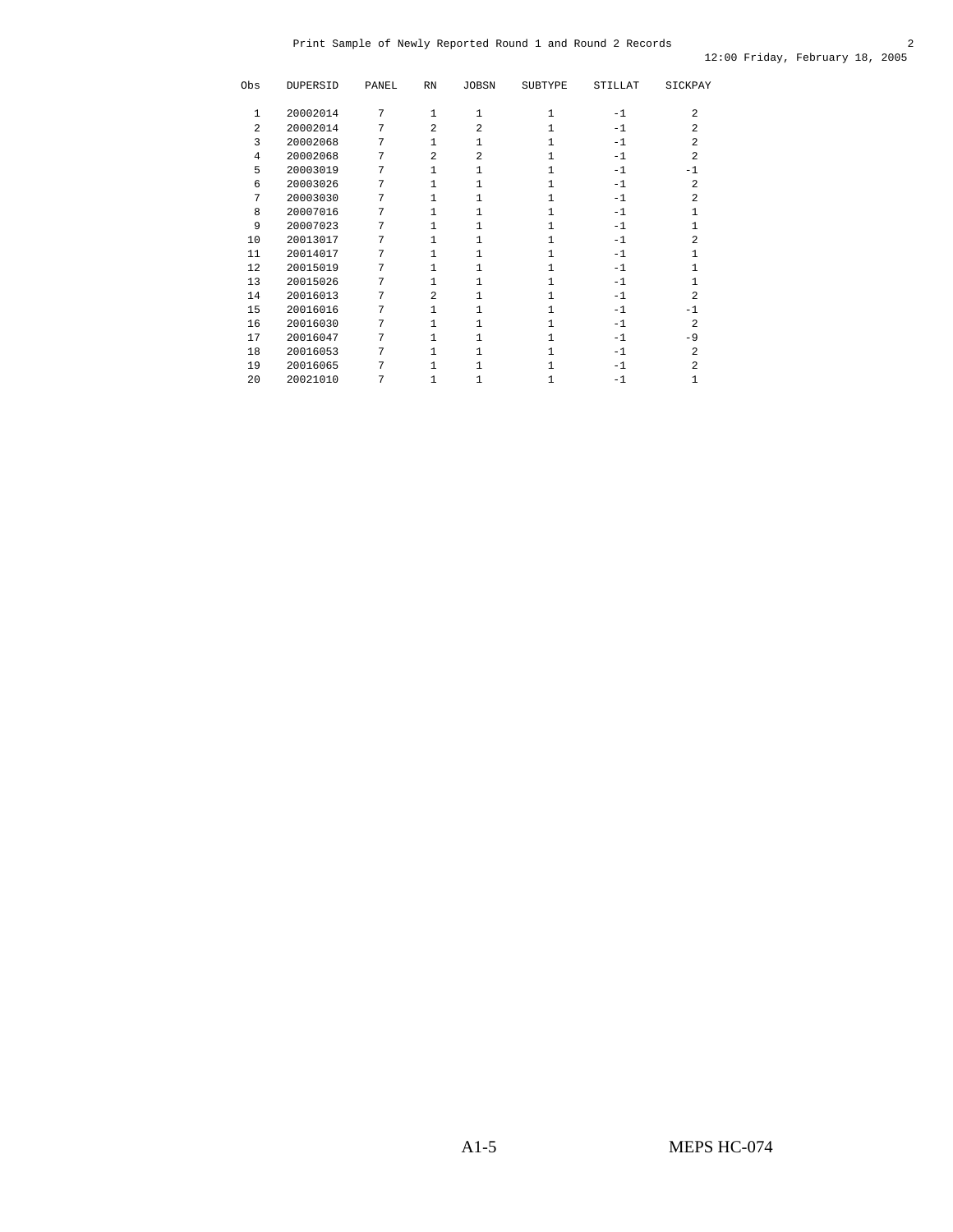#### The FREQ Procedure

#### DOES PERSON HAVE PAID SICK LEAVE

| SICKPAY | Frequency | Percent | Cumulative<br>Frequency | Cumulative<br>Percent |
|---------|-----------|---------|-------------------------|-----------------------|
| $-9$    | 16        | 0.19    | 16                      | 0.19                  |
| $-8$    | 198       | 2.39    | 214                     | 2.58                  |
| $-7$    | 8         | 0.10    | 222                     | 2.68                  |
| $-1$    | 956       | 11.53   | 1178                    | 14.20                 |
|         | 3883      | 46.82   | 5061                    | 61.03                 |
| 2       | 3232      | 38.97   | 8293                    | 100.00                |